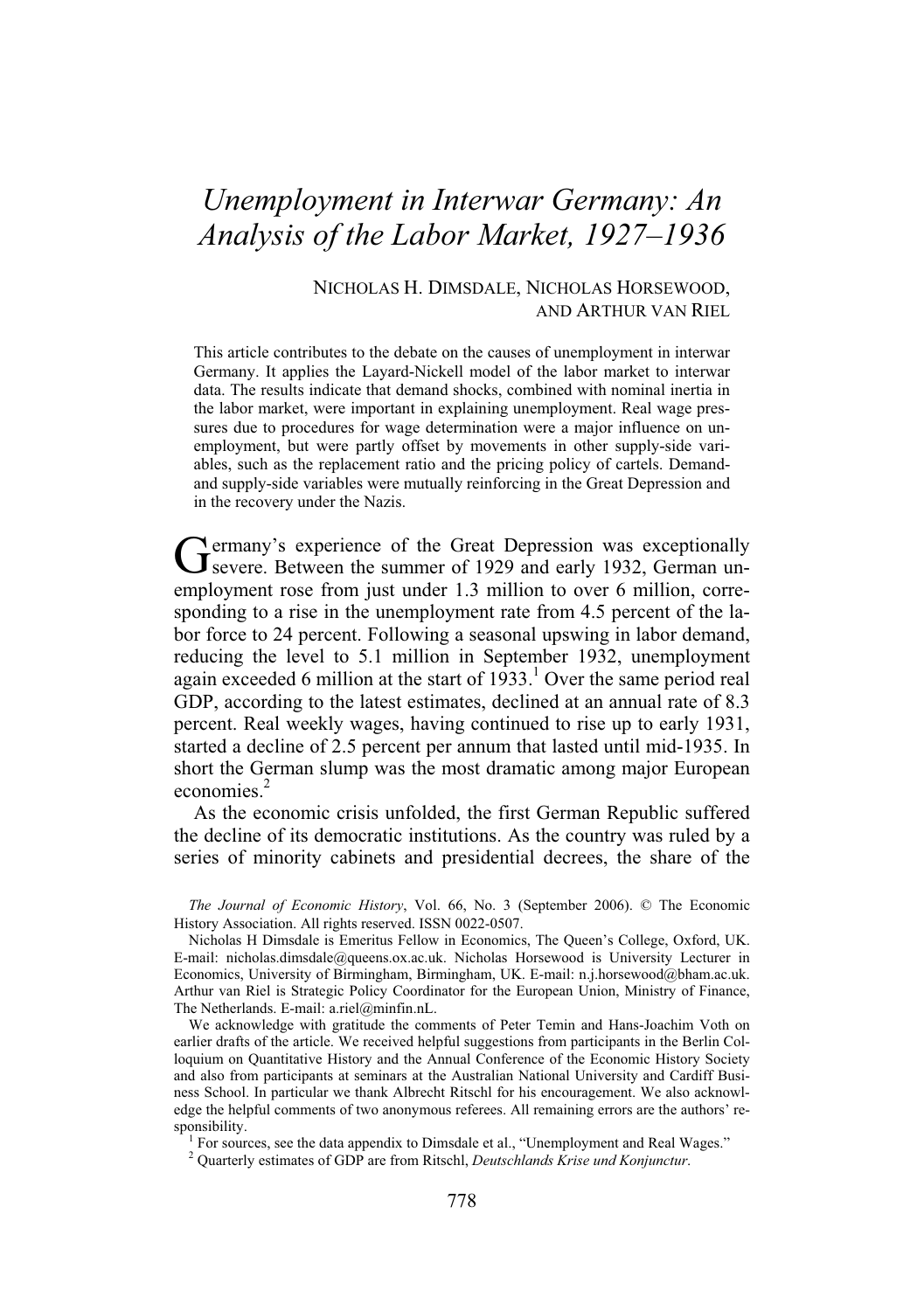vote at successive elections shifted in favor of the Communist and Nazi opposition parties, rising from 13 percent under the last parliamentary coalition government in May 1928 to half of all valid votes cast in the last free elections of November 1932.<sup>3</sup> On 30 January 1933 the *Reichspräsident*, after an earlier refusal in 1932, appointed Adolf Hitler as the chancellor of a Nazi dominated coalition, setting the nation upon a path of totalitarian rule, warfare, and racial persecution. Thus the dismal record of the German economy in the interwar period holds a pivotal position in the analysis of the political demise of the Weimar Republic. Ranking among the world's most dynamic economies in the years before World War I, Germany experienced successively inflation and severe deflation during the 1920s and the early 1930s. Both events undermined the already questionable legitimacy of what has been called the improvised Republic and created the conditions for the emergence of political radicalization.4

 Successive authors have differed in their assessment of the relevant mechanisms at work and on the extent to which the monetary and political events of the 1920s made Germany vulnerable to the impact of the Great Depression. Early studies of the Weimar decline did not emphasize the interaction of political and economic processes. A passing reference was made to the effects of the economic crisis in what was seen as a process of decline in democratic rule. Starting with Karl Bracher's work, this literature was mainly concerned with the constitutional arrangements of the post–World War I federal state and the vulnerability of its institutions to the erosion of parliamentary rule.<sup>5</sup> The instability of successive coalitions was seen as a manifestation of an illadapted parliamentary system, threatened by economic turbulence and deep social divisions.<sup>6</sup>

 The critical role of economic policy during the depression was emphasized during the period when Keynesian views were dominant. The deflationary policies of Chancellor Heinrich Brüning were attacked by those arguing the case for fiscal expansion.<sup>7</sup> The principal line of defense against this critique was that policy makers chose to subordinate fiscal policy to reparations policy with the aim of lifting the constraints on borrowing. There was also a natural prudence in German economic policy during the Great Depression in the light of the inflationary ex-

<sup>3</sup> Election statistics are from Falter et al., *Wahlen und Abstimmungen*. The connection between voting patterns and unemployment is explored in van Riel and Schram, "Weimar Economic Decline"; and Stögbauer, "Radicalization." 4

Eschenburg, *Republik von Weimar*. <sup>5</sup>

<sup>&</sup>lt;sup>5</sup> Bracher, "Auflösung."

Heiber, *Republik von Weimar*. <sup>7</sup>

<sup>&</sup>lt;sup>7</sup> See Erbe, *Nationalsocialistische*; and Sanmann, "Daten und Alternativen."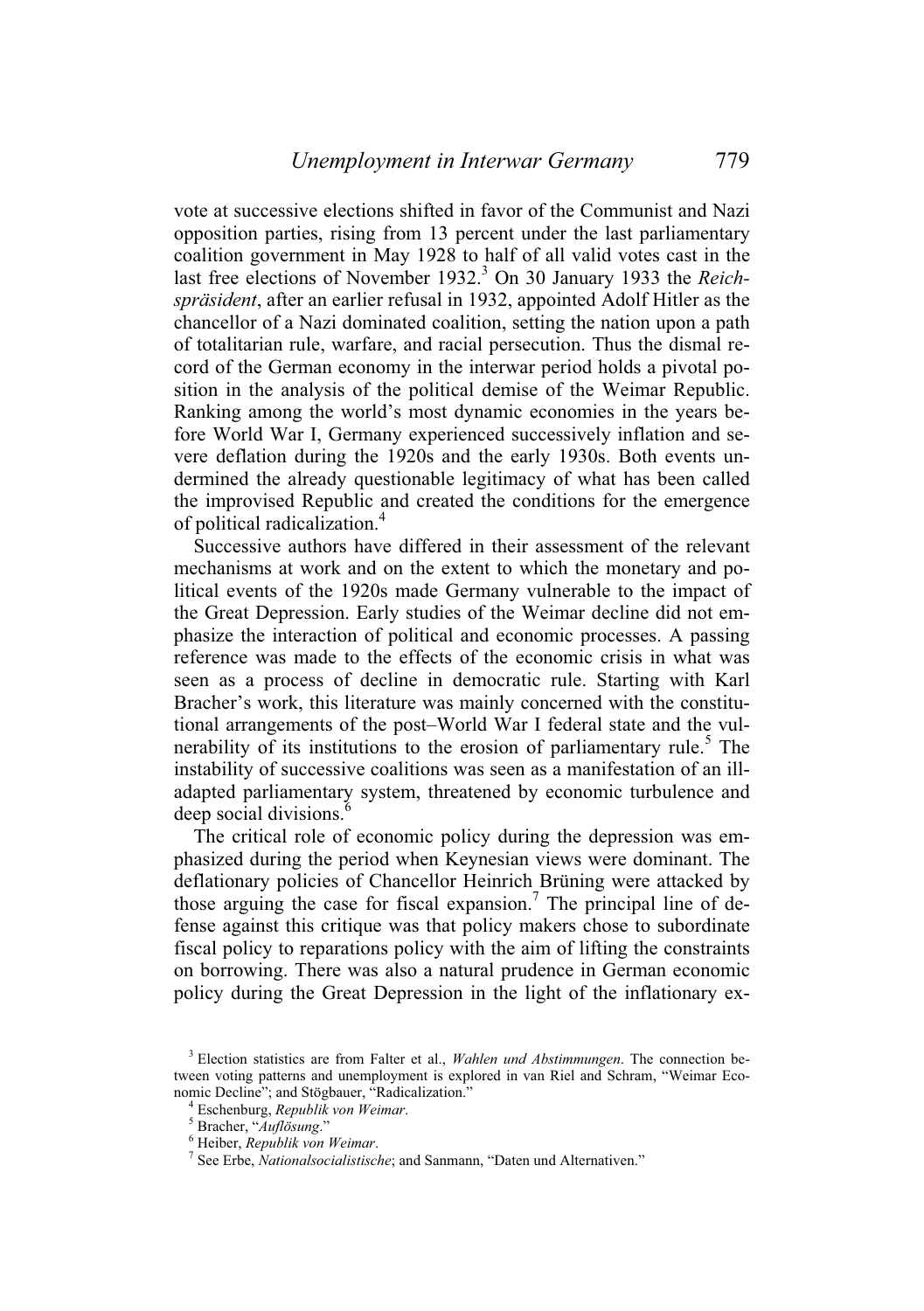periences of the early 1920s. Both these justifications for Weimar economic policy were put forward by Brüning in his memoirs.<sup>8</sup>

 The postwar consensus blamed the policy choices of the Brüning cabinet for the disastrous economic and political outcome of the Weimar regime. As Theo. Balderston states: "received opinion up to 1979 viewed the slump in Germany as the result of a combination of monetary instability and policy inaptness."9 This consensus was challenged by the Munich historian Knut Borchardt, who related the structural weakness in Germany's economic performance in the 1920s, based on Hoffmann's national income data, to the political difficulties of the Weimar Republic.<sup>10</sup> He argued that there was a structural deficiency in the German economy, which was present before the onset of the slump and was related to weak productivity performance, increasing money wages and underinvestment. During the postinflation period, wage increases based on institutionalized arbitration were claimed to have exceeded the growth of labor productivity, squeezing profits and discouraging investment. Monetary restraint, rooted in reparations policy under the Young Plan with its reliance upon the gold standard, severely restricted the freedom of action of Weimar governments as did the limited creditworthiness of the German state. According to this view, Brüning had no room for maneuver leaving no practical alternative to deflation.

 Borchardt has proposed two hypotheses. The first relates to the effects of labor market pressures on the German economy in the late 1920s and the second to the proposition that there was no realistic alternative to deflation in 1931.<sup>11</sup> We are not primarily concerned with either of these hypotheses, but rather we choose to focus on his concise statement about the German interwar labor market:

Neither economic theory nor empirical evidence appears to me to have delivered clear criteria for answering the question as to whether continuing unemployment of the late 1920s . . . . was a case of weakness in demand or whether this was a case of classical real wage unemployment, or perhaps both factors played a part.<sup>12</sup>

 We address this issue but do not restrict ourselves to the late 1920s with which Borchardt was chiefly concerned. We analyze a sample running from 1926 to 1936. We use the model of the aggregate labor market developed by Richard Layard and Stephen Nickell. It was proposed by them initially to explain unemployment in postwar Britain, and with

<sup>&</sup>lt;sup>8</sup> Brüning, *Memoiren.*<br><sup>9</sup> Bolderston, *Origins* 

<sup>&</sup>lt;sup>9</sup> Balderston, *Origins*, pp. 4–5.<br><sup>10</sup> Borchardt, "Constraints." Hoffmann et al., *Wachstum der deutschen Wirtschaft*. Borchardt uses Hoffman's series for real per capita NNP at 1913 prices. Borchardt, ibid., p. 154.<br><sup>11</sup> Borchardt, "Decade of Debate," pp. 99–103.

<sup>&</sup>lt;sup>11</sup> Borchardt, "Decade of Debate," pp. 99–103.<br><sup>12</sup> Borchardt, "Economic Causes," p. 175.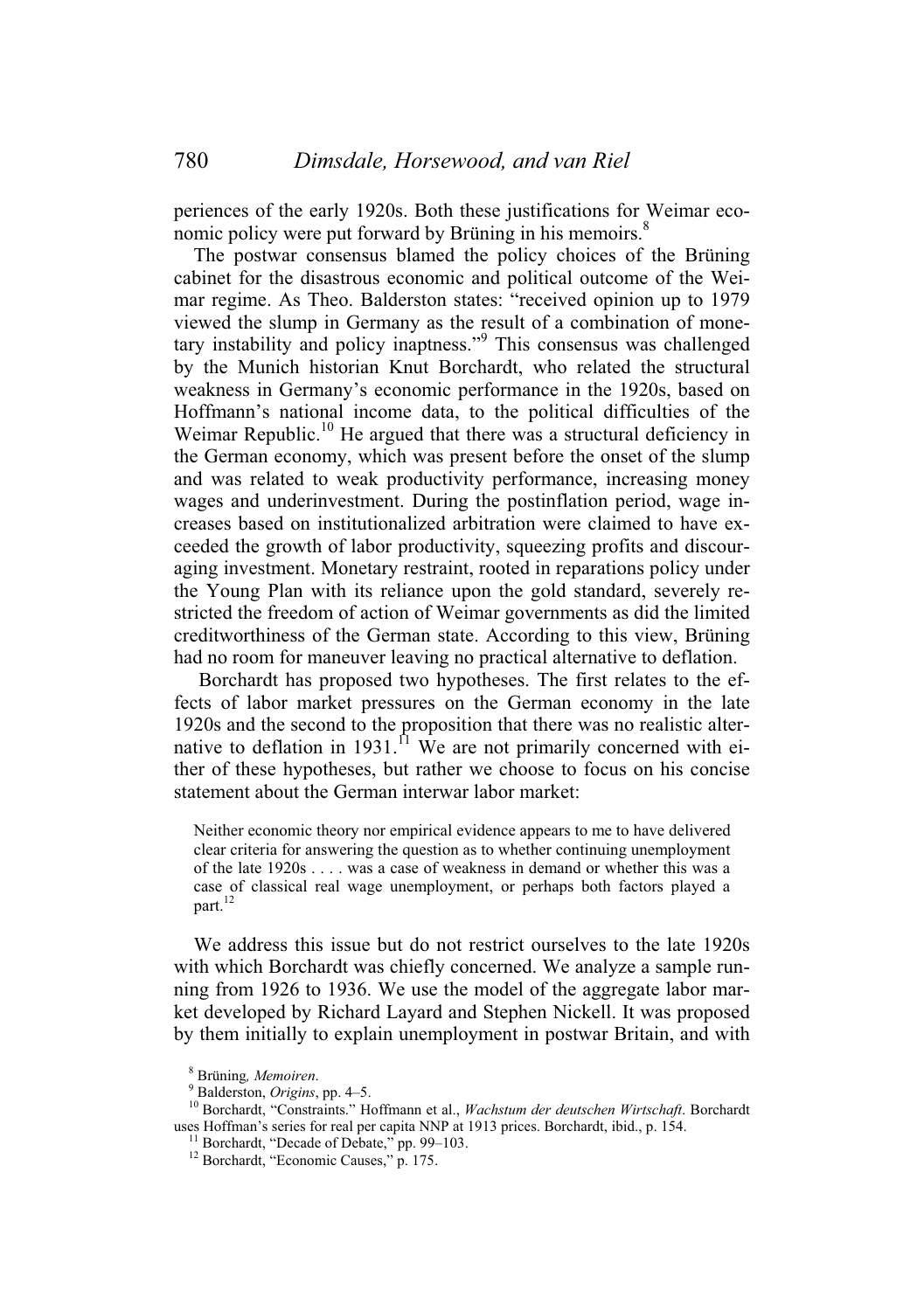Richard Jackman this aim was extended to a full analysis of the working of postwar labor markets in OECD countries.13 The model was used to explain British interwar experience by Dimsdale, Nickell, and Horsewood and has been applied to the Australian labor market in the interwar period in Dimsdale and Horsewood.<sup>14</sup> The Layard-Nickell model has been designated the standard model of postwar European unemployment by Gunnar Bårdsen et al.<sup>15</sup> It is therefore appropriate to find out what can be learned from applying the model to interwar Germany.

## DEMAND- AND SUPPLY-SIDE FACTORS IN INTERWAR GERMANY

There has been a continuing debate among economic historians over the causes of German unemployment. Some writers have placed heavy emphasis on demand factors in generating the boom of the late 1920s and the depression of the early 1930s, as well as economic recovery under the Nazis. Contrary to this view, Borchardt has argued that supply-side factors, working through the real wage, contributed to the rise in unemployment under the Weimar Republic, in particular in the late  $1920s$ , <sup>16</sup> In fact, the predominance of demand shocks in pushing the German economy into recession in 1929–1932 is implicit in the conventional view that the German downturn arose from the interruption of capital flows from the United States. According to this school of thought the abrupt ending of external finance forced a reduction in domestic spending, which pushed the economy into a slump, as argued by Carl Schmidt and more recently by Andrea Sommariva and Giuseppe Tullio.<sup>17</sup>

 The timing of the downturn remains controversial. In an early paper Peter Temin claimed that the level of domestic spending was falling well before the adverse shock to capital inflows. His view has been contested by Malcolm Falkus and Theo. Balderston. However, Temin's argument has received support from Albrecht Ritschl, who provides evidence for a peaking of domestic demand in 1927–1928.<sup>18</sup> Both

<sup>&</sup>lt;sup>13</sup> Layard and Nickell, "Unemployment"; and Layard, Nickell, and Jackman, *Unemployment*.<br><sup>14</sup> Dimsdale et al., "Real Wages"; and Dimsdale and Horsewood, "Causes."<br><sup>15</sup> Bårdsen et al., *Econometrics*.

<sup>&</sup>lt;sup>16</sup> Borchardt, "Economic Causes," p. 179, focuses upon the rise in real wages in the late 1920s. By contrast we are concerned with real wages over the full range of our sample.

<sup>&</sup>lt;sup>17</sup> Schmidt, *German Business Cycles*, pp. 84–86; and Sommariva and Tullio, *German Macro-economic History*, pp. 172–76.

<sup>&</sup>lt;sup>18</sup> Temin, "Beginning"; Falkus, "German Business Cycle"; Balderston, "German Business Cycle"; and Ritschl, "International Capital Movements." It may noted that some supply-side elements in the form of a positive productivity shock could have contributed to the boom of the 1920s. This article uses a model, which focuses on supply factors operating in the labor market, that does not take account of this possibility. However, Borchardt is particularly critical of the weak performance of German interwar productivity, which underlies his argument that earnings growth exceeded the rise in output per head, "Constraints," pp. 154–55. This makes the productivity shock hypothesis less relevant.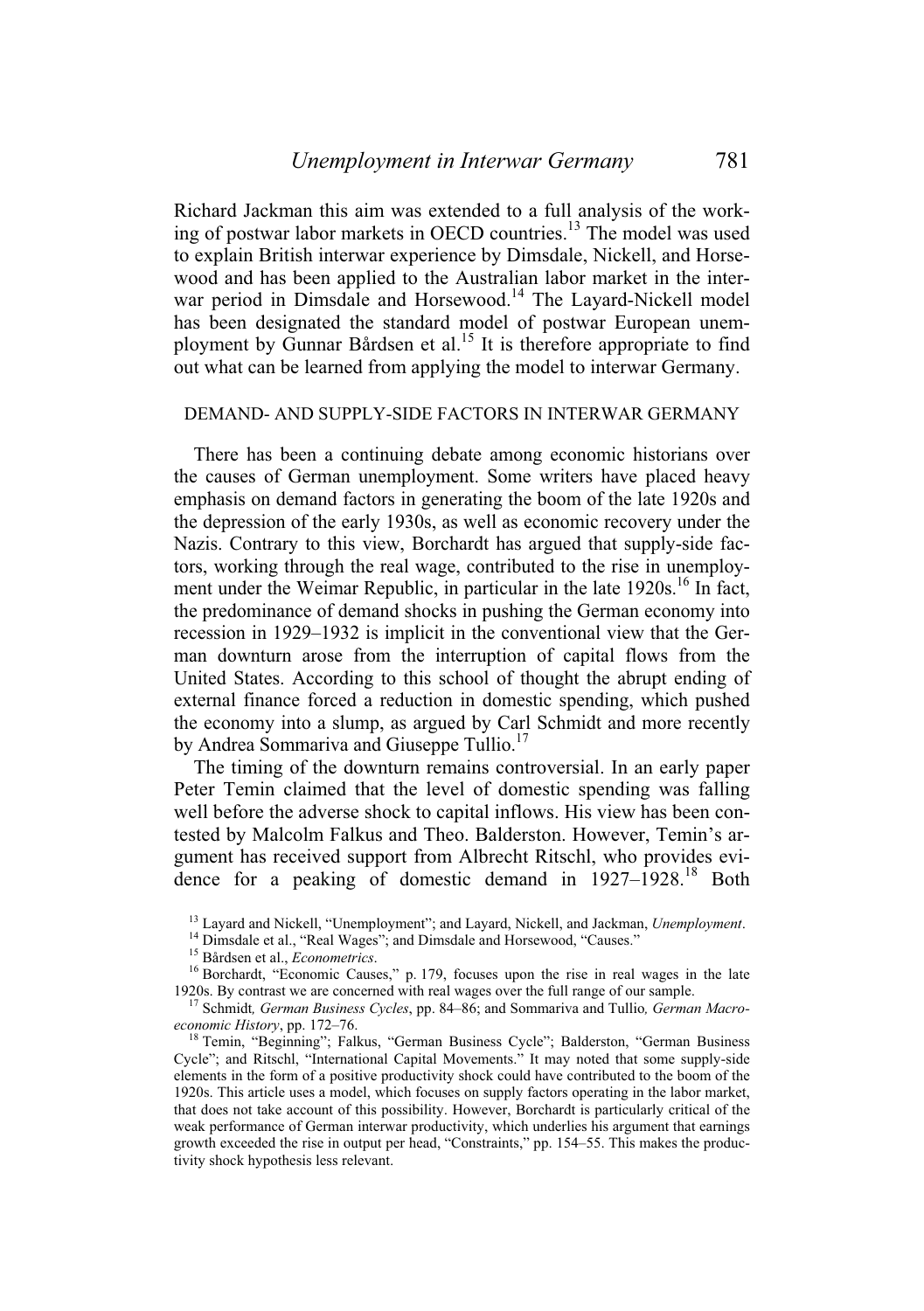approaches emphasize demand factors, but differ over the role of internal and external forces. Barry Eichengreen adopts a compromise position on this issue.19 Because his thesis relates to the role of the gold standard in transmitting the U.S. recession internationally, he cannot deny the role of external forces acting on the German economy, while recognizing that other forces may also have been at work.

 Among German economic historians, there has been a vigorous debate over the contribution that Keynesian policies might have made to counteracting the depression. This controversy was re-ignited by the Borchardt's argument on the lack of feasibility of countercyclical measures.<sup>20</sup> Carl-Ludwig Holtfrerich put the case for both public expenditure and devaluation as ways of expanding demand.<sup>21</sup> Borchardt argued in response that such measures were not available to policy makers because of political constraints.<sup>22</sup> However, this debate accepts implicitly the importance of deficient demand, even if remedial measures were ruled out by political considerations.

 The case for the importance of supply-side factors was implicit in the Borchardt's hypothesis about excessive real wages in the late 1920s. Upward pressure on wages was encouraged by the system of industrial relations introduced following the revolution of 1918. Under this system wages were set by the *Zentralarbeitsgemeinschaft* on which both trade unions and employers were represented. Borchardt notes that the new procedures did not work smoothly, particularly after the ending of the post–World War I inflation and the stabilization of the currency in 1923–1924, when old conflicts between trade unions and employers re-emerged.<sup> $23$ </sup> The breakdown of industrial relations led to increasing reliance upon compulsory arbitration by the state to settle industrial disputes. This encouraged both sides of industry to advance their interests by putting pressure on the government. He suggests that these forces played a major role in weakening the Weimar regime through undermining its legitimacy. We are less concerned with the broader political issues and focus on the economic aspects of his thesis, in particular the claim that the resulting level of real wages aggravated unemployment under the Weimar regime. Borchardt's views have not gone unchallenged. Holtfrerich has questioned his productivity calculations, but his results have been supported by Ritschl's more recent work.<sup>24</sup> Bernd Weisbrod has argued that the emphasis on the role of

<sup>&</sup>lt;sup>19</sup> Eichengreen, *Golden Fetters*, pp. 241–43. He states his position as: "I adhere to a modified variant of the conventional view," p. 241 footnote. variant of the conventional view," p. 241 footnote. <sup>20</sup> Borchardt, "Constraints," pp. 151–52.

 $21$  Holtfrerich, "Policy," pp.  $63-79$ .

 $22$  Borchardt, "Decade," pp. 99-101.

 $^{23}$  Borchardt, "Economic Causes," pp. 181–83. See also Petzina, "Extent," p. 43.

<sup>&</sup>lt;sup>24</sup> Holtfrerich, "Zu hohe Löhne"; and Ritschl, "Zu hohe Löhne."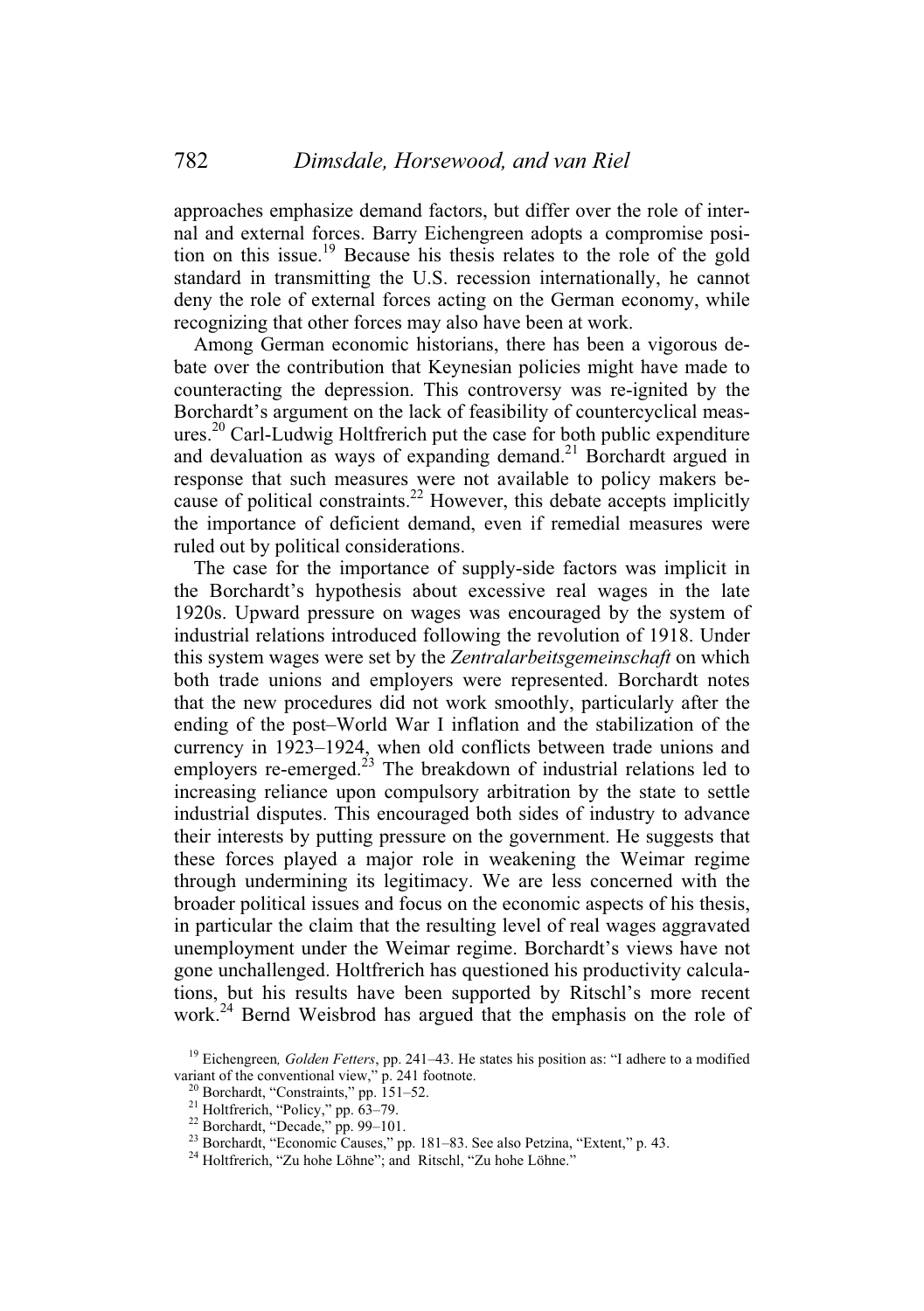compulsory arbitration may be overstated.<sup>25</sup> Nevertheless Borchardt has made a powerful case for the importance of the nexus between real wages and wage determining processes. He has restated a case made forcefully by Hjalmar Schacht in criticizing the damaging effects of labor relations under Weimar.<sup>26</sup> He is also supported by other economic historians who have emphasized the importance of the labor market, such as Theo. Balderston and Harold James. $27$  The role of the contract or tariff wage in the determination of weekly wages is crucial for Borchardt's argument and this will be explored later.

 During the recovery of the 1930s the traditional Keynesian argument has rested on the expansionary effects of the Nazi programs. This view has been restated recently by Richard Overy in a relatively cautious way.<sup>28</sup> He argues that recovery was due to a revival in government expenditure and private investment with little increase in consumption. James sees some role for a temporary recovery in consumer spending in the early stages of the recovery, followed by the impact of expenditure on rearmament later on.<sup>29</sup> Supply-side policies have been emphasized by Temin, who contrasts the wage policies of the Nazis in Germany with the New Deal in the United States.<sup>30</sup> He argues that the Nazi policy of holding down wages contributed to recovery in contrast to the high wage policy of the Roosevelt administration in the United States. James also considers that Nazi wage policies helped to promote a fall in unemployment.

## THE LAYARD-NICKELL MODEL OF THE LABOR MARKET

 The model of the labor market is derived from Layard and Nickell and Layard, Nickell, and Jackman. $31$  It consists of an employment equation, an equation for real wages, and a price mark-up equation (see Table 1). The determination of the real wage and unemployment is the outcome of an interaction between the actions of wage setters, including trade unions and wage determining bodies, and the pricing policies of firms.

 In the employment equation (equation 1), which, in common with the other equations of the model, is in log-linear form, employment is positively related to the capital stock and negatively to the real wage. The real wage is defined as the product wage which is relevant to the

<sup>&</sup>lt;sup>25</sup> Weisbrod, "Befreiung."<br><sup>26</sup> Schacht, *End of Reparations*, pp. 197–99.

<sup>&</sup>lt;sup>27</sup> Balderston, "Origins," chapter 2; and James, "German Slump," chapter 6.

<sup>28</sup> Overy, "Nazi Economic Recovery."

<sup>&</sup>lt;sup>29</sup> James, "German Slump," chapter 10.

<sup>30</sup> Temin, *Lessons* and "Socialism." 31 Layard and Nickell, "Unemployment"; and Layard et al., *Unemployment*.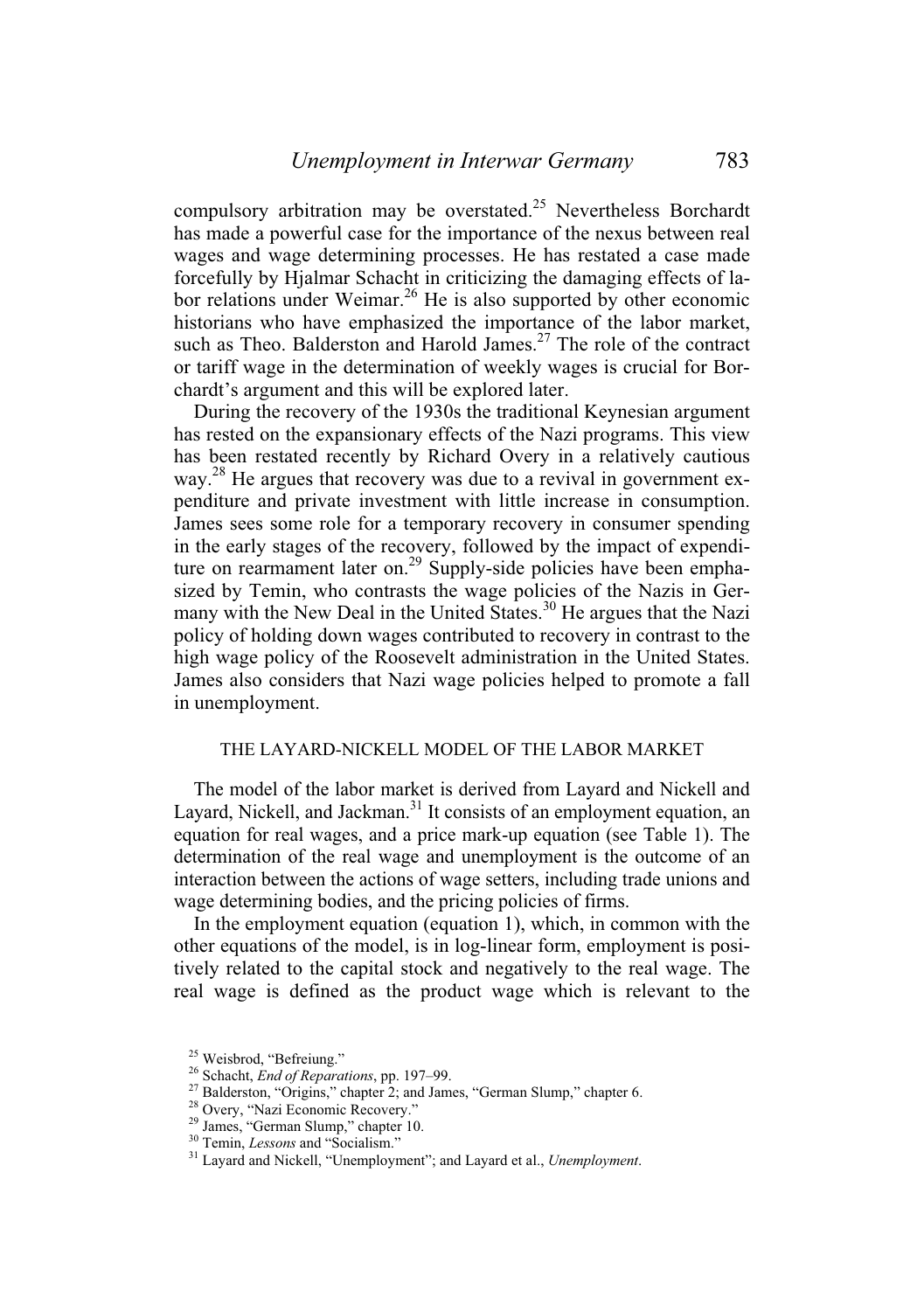|                                                                                                                          | THE BASIC MODEL OF THE LABOR MARKET                                                                                                                                                                                                                                                                                                                                                                                                                                                                                                                                                                                             |      |
|--------------------------------------------------------------------------------------------------------------------------|---------------------------------------------------------------------------------------------------------------------------------------------------------------------------------------------------------------------------------------------------------------------------------------------------------------------------------------------------------------------------------------------------------------------------------------------------------------------------------------------------------------------------------------------------------------------------------------------------------------------------------|------|
| Description                                                                                                              | Equation                                                                                                                                                                                                                                                                                                                                                                                                                                                                                                                                                                                                                        | #    |
| Employment<br>equation                                                                                                   | $\ln N = \alpha_0 + \alpha_1 \ln K + \alpha_2 \ln(W/P) + \alpha_3 \ln RIMP + \sigma$<br>$+/-$<br>$+$<br>$^{+}$                                                                                                                                                                                                                                                                                                                                                                                                                                                                                                                  | (1)  |
|                                                                                                                          | $\sigma = \alpha_4 \Delta \ln GOV + \alpha_5 \Delta \ln (PS/P) + \alpha_6 \Delta (CAPIM/Y)$                                                                                                                                                                                                                                                                                                                                                                                                                                                                                                                                     | (1A) |
| Wage<br>equation                                                                                                         | $\ln(W/P) = \beta_0 + \beta_1 \ln PROD + \beta_2 \ln RIMP + \beta_3 \ln U + Z + \beta_4 \ln(P^e/P)$<br>+ + + + - - + -                                                                                                                                                                                                                                                                                                                                                                                                                                                                                                          | (2)  |
|                                                                                                                          | $\begin{array}{l} Z = \beta_5{\ln}(TW/CPI) + \beta_6{\ln}MM + \beta_7{\ln}RR \\ + \qquad + \qquad + \qquad + \end{array}$                                                                                                                                                                                                                                                                                                                                                                                                                                                                                                       | (2A) |
| Tariff wage<br>equation                                                                                                  | $\Delta \ln (TW/CPI) = \gamma_0 + \gamma_1 \Delta \ln RIMP + \gamma_2 N DUM$                                                                                                                                                                                                                                                                                                                                                                                                                                                                                                                                                    | (3)  |
| Price mark-up<br>equation                                                                                                | $\ln(P/W) = \delta_0 + \delta_1 \ln PROD + \delta_2 \ln RIMP + \delta_3 \ln (Preg/P) +$<br>$  +$ $+$<br>$\begin{array}{l} \delta_4 \ln(W^e/W) + \delta_5 \sigma \\ - \qquad + \qquad \qquad \end{array}$                                                                                                                                                                                                                                                                                                                                                                                                                        | (4)  |
| Variable                                                                                                                 | Description                                                                                                                                                                                                                                                                                                                                                                                                                                                                                                                                                                                                                     |      |
| N<br>Κ<br>W<br>$\boldsymbol{P}$<br>RIMP<br>GOV<br>PS/P<br>CAPIM/Y<br>PROD<br>U<br>L<br>TW/CPI<br>MМ<br>RR<br><b>NDUM</b> | Civil employment<br>Capital stock (excluding housing)<br>Money wage (weekly)<br>Total final expenditure (TFE) deflator<br>Price of imports deflated by TFE deflator<br>Real government expenditure on goods and services<br>Real share price: stock market index deflated by GDP deflator<br>Net capital inflow as a ratio to nominal GDP<br>Labor productivity<br>Unemployment (%), where $u \approx -\ln(N/L)$<br>Labor force<br>Real tariff wage: nominal tariff wage deflated by the consumer price index<br>Mismatch<br>Replacement ratio<br>Nazi dummy:<br>$D = 1$ from 1933Q2 to 1936Q4<br>$D = 0$ from 1926Q1 to 1933Q1 |      |
| $\epsilon$<br>Preg/P                                                                                                     | Expected variable<br>Real price of cartel output                                                                                                                                                                                                                                                                                                                                                                                                                                                                                                                                                                                |      |

| TABLE 1                             |  |
|-------------------------------------|--|
| THE BASIC MODEL OF THE LABOR MARKET |  |

*Notes*: See the text.

employment decisions of firms. The money wage is therefore deflated by the price of final output or TFE (total final expenditure) deflator. Employment also depends on the real price of imports, that is, the import price index deflated by the TFE deflator. The sign of the coefficient depends on whether imports are complementary or competitive with domestic output and employment. Imports of raw materials are likely to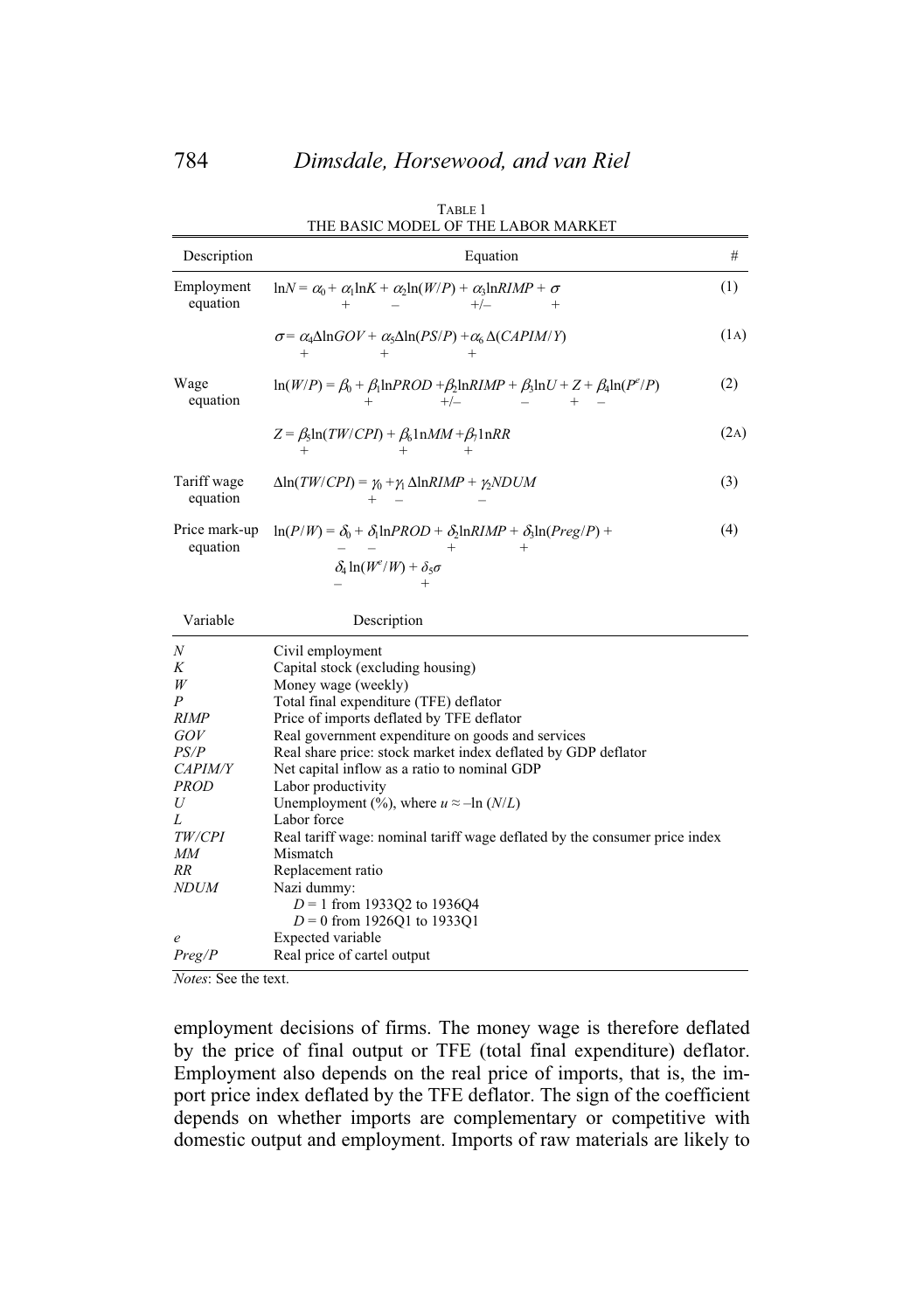be complementary so that a rise in real import prices reduces employment. By contrast, imports of finished goods are likely to compete with domestic production so that the effect of a rise in real import prices on employment will be positive. The sign of the coefficient on real import prices is therefore ambiguous, depending on the relative strength of these two factors.

 Employment responds to demand shocks rather than levels. A wide range of variables may be tested for inclusion as demand-side shocks. The variables on which we place most emphasis are the change in the real price of shares, defined as the share index deflated by the GDP deflator, the change in real government spending on goods and services, and the change in the ratio of capital inflow to nominal GDP. These variables are included in  $\sigma$  in equation (1A). The first variable picks up the impact of the shifts in domestic business confidence. It uses the hypothesis of Ritschl and Hans-Joachim Voth, who both emphasize the importance of share prices in the German recovery in the 1920s and their subsequent relapse from  $1928$ <sup>32</sup> We allow share prices to affect demand through wealth effects on consumption and therefore deflate share prices by the GDP deflator rather than the price of new capital goods used by Ritschl and Voth. The change in real government expenditure allows the expansionary fiscal program introduced under the Nazi regime to affect employment. The change in the ratio of net capital inflows to GDP is a measure of the impact of capital inflows on domestic activity and is unlogged, as capital flows can be negative. The importance of capital flows has been emphasized by Ritschl and Balderston.33 The demand variables enter in difference form because the structure of the model is basically neoclassical. The demand variables are grouped together as a single variable  $\sigma$ , where the weights attached to the individual components are estimated in the employment equation.

 In the wage equation, equation 2, the real wage, defined as the money wage deflated by the price of final output, is determined by both economic fundamentals, such as labor productivity and unemployment, and the real tariff wage. The real wage is positively related to productivity as workers are offered higher real wages as labor productivity increases. Unemployment has a negative effect on the real wage, which reflects two distinct processes. A higher level of employment strengthens the bargaining position of the labor force resulting in a higher real wage. In addition the wage-setting policies of firms lead them to raise real wages to recruit more workers. This occurs on account of adverse selection in the labor market even in the absence of trade unions, as shown in efficiency wage models of the labor market. Both collective bargaining and asymmetric

<sup>&</sup>lt;sup>32</sup> Ritschl, "International Capital Movements"; and Voth, "With a Bang."

<sup>33</sup> Ritschl, "Reparations"; and Balderston, *Origins*, pp. 212–14.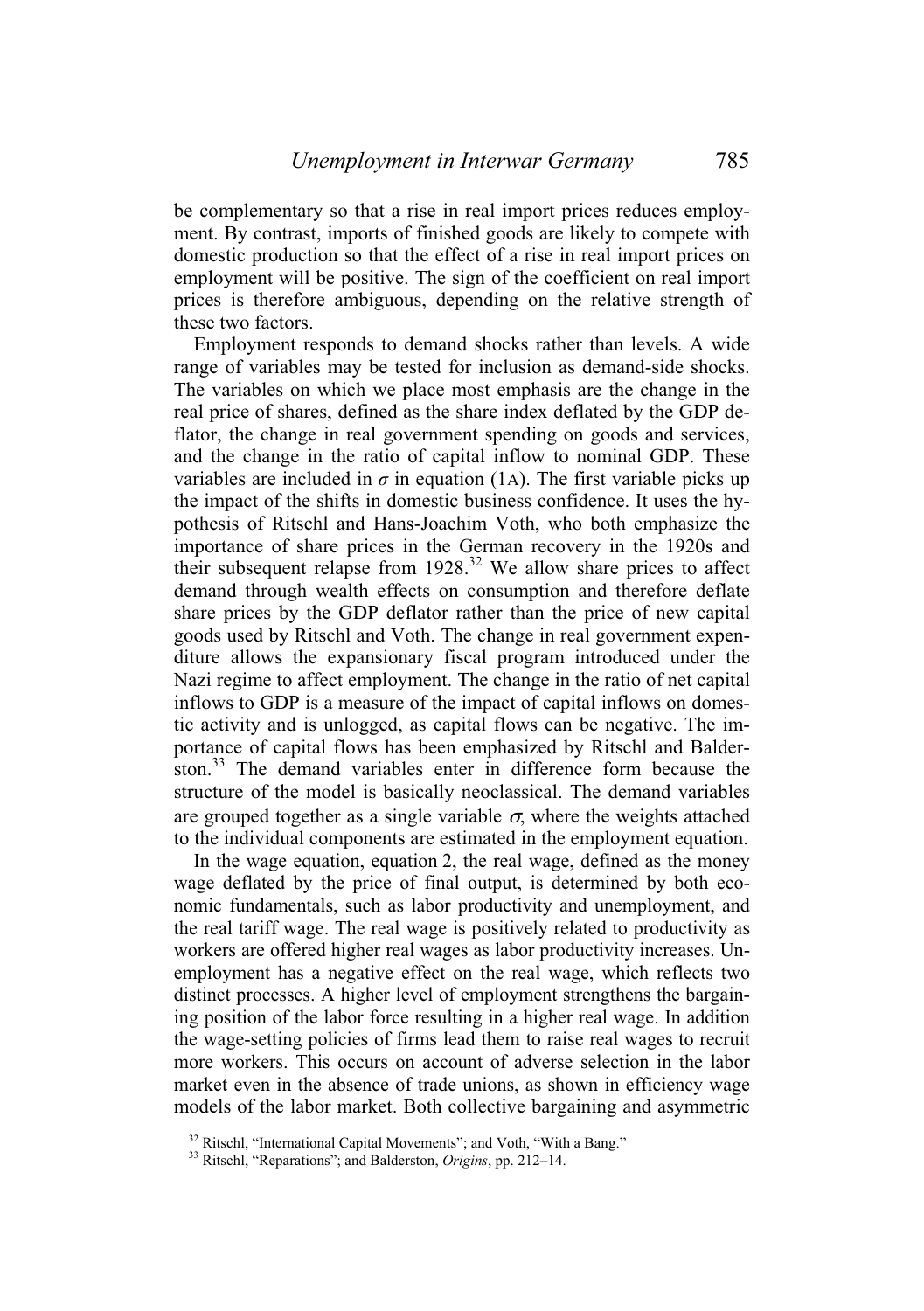information in the labor market can give rise to a positive relationship between employment and the real wage.<sup>34</sup> The real wage is also affected by mismatch and the replacement ratio. Mismatch occurs when unemployment is unequally distributed across industrial labor markets. There will be a higher degree of tightness in the aggregate labor market, when mismatch is greater at a given level of unemployment. The higher the replacement ratio, the greater is the incentive for workers to engage in search activity in labor markets. The real wage is therefore positively related to the replacement ratio in equation 2. The real price of imports has a positive effect on the real wage as workers seek compensation for a rise in import prices by seeking a larger share of domestic output. An unexpected rise in prices reduces the real wage as workers are caught out by the price rise, while an unexpected fall in prices has the opposite effect.<sup>35</sup> If money wages are sticky, there is more scope for unforeseen price changes to affect the real wage. This effect is designated nominal inertia by Layard et al. $36$ 

 There is a large literature that emphasizes the importance of the tariff wage in influencing labor market conditions under the Weimar Republic, which is reviewed by Balderston and noted by James.<sup>37</sup> We have taken account of this by including the real tariff wage in the wage equation, where the nominal tariff wage is deflated by the consumer price index. We have then attempted to explain the determinants of the change in the tariff wage, which reflects a complex process of wage determination including compulsory state arbitration, as discussed in the literature.<sup>38</sup> The change in the real tariff wage is explained by equation 3. This equation is in first differences and excludes levels effects; a positive constant measures the upward pressure on the real wage due to the wage determining processes under the Weimar Republic. Under the Nazis the role of the tariff wage system was substantially altered, as noted by James and Gerhard Bry.<sup>39</sup> It came to be used as a device to check the rise in the real wage by pegging the nominal tariff wage. This change of policy is modeled in our equation by a dummy variable for the Nazi era, which has an expected negative coefficient. The tariff wage equation also includes the change in the real price of imports prices, while the role of other economic variables, such as unemployment and mismatch, is also examined.

<sup>34</sup> Layard et al. (*Unemployment*) discuss wage bargaining, pp. 83–143, and efficiency wages,

pp. 50–71.<br><sup>35</sup> This effect is picked up by  $P^e/P$  in the wage equation and similarly  $W^e/W$  in the price equation.<br> $36 \text{ Layard et al., ibid., pp. } 15-16.$ <br> $37 \text{ Balderston, } Origins, \text{ pp. } 18-48; \text{ and James, } German Slump, \text{ pp. } 204-13.$ 

<sup>&</sup>lt;sup>38</sup> The process of wage determination is discussed in Balderston, *Origins*, pp. 24–48. <sup>39</sup> James, ibid.; and Bry, *Wages*.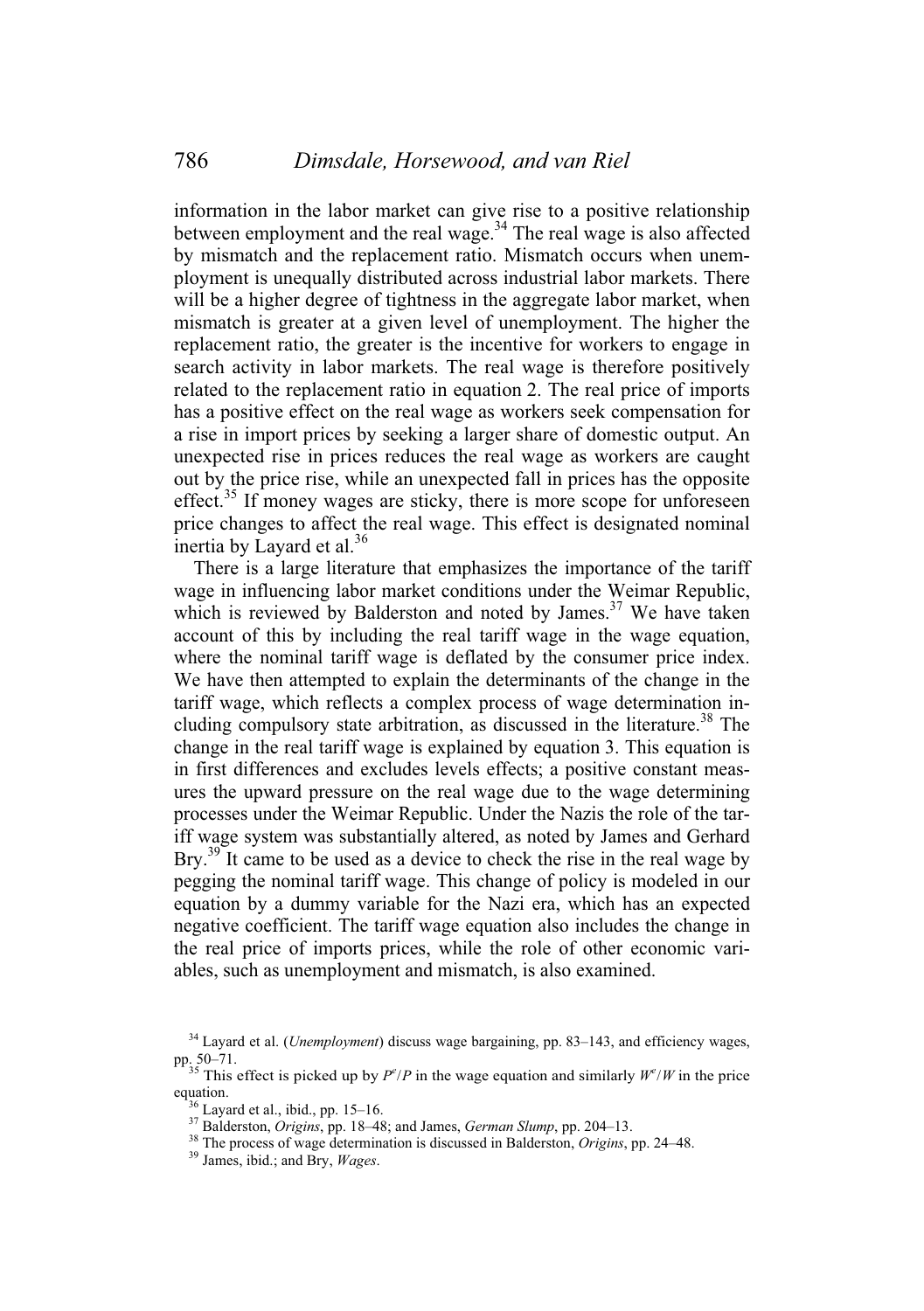In the price equation, equation 4, the price mark-up is negatively related to productivity. This is part of the mechanism by which increased productivity is translated into higher real wages as wages rise more than prices. The mark-up is positively related to real import prices, because higher real import prices raise the gross margins of firms. It is also positively related to the real price of cartel output, because a rise in the real price of output subject to control by cartels raises the overall mark-up. The relevance of the pricing policies of cartels to macroeconomic behavior has been noted by Dietmar Petzina and James.<sup>40</sup> The index of cartel prices relates chiefly to the prices of industrial intermediate products. As in the wage equation, nominal inertia also plays a role in the price equation. Unexpected increases in money wages reduce the mark-up until firms have had time to adjust their pricing policies. There is scope for nominal inertia  $(W<sup>e</sup>/W)$ , due to price stickiness in response to unexpected changes in wages, to affect margins in the price equation. Finally demand pressure,  $\sigma$ , using weights estimated from the employment equation, is included in the equation, as positive demand shocks may encourage firms to increase their mark-ups. It may be noted that the dependent variable for the price equation is the reciprocal of the dependent variable for the wage equation. This arises because we are seeking to determine a point of intersection between a positively sloped wage equation and a horizontal or negatively price mark-up equation. In the model, equilibrium unemployment is the outcome of the price-setting decisions of firms and wagedetermining processes in the labor market. The level of employment adjusts to bring the opposing forces into equilibrium.

#### VARIABLES AND METHODS

#### *The Main Variables of the Model*

 Before estimating the model we review the course of some of the principal variables that are included in it. The quarterly data set covers the sample from the first quarter 1925 to the fourth quarter of 1936. The labor market series have been newly computed and details relating to their construction are set out in the data appendix of Dimsdale, Horsewood, and van Riel's discussion paper.<sup>41</sup> National income data have been drawn from Ritschl's work.<sup>42</sup>

 $40$  Petzina, "Extent"; and James, ibid., p. 157, who lists 19 industrial intermediate products, which are included in the index of "fixed" prices.

<sup>&</sup>lt;sup>41</sup> Dimsdale et al., "Unemployment and Real Wages," data appendix. The institutional background to the collection of the data used in this article is discussed in Tooze, "Weimar's Statis-

<sup>&</sup>lt;sup>42</sup> Ritschl, *Deutschlands Krise*.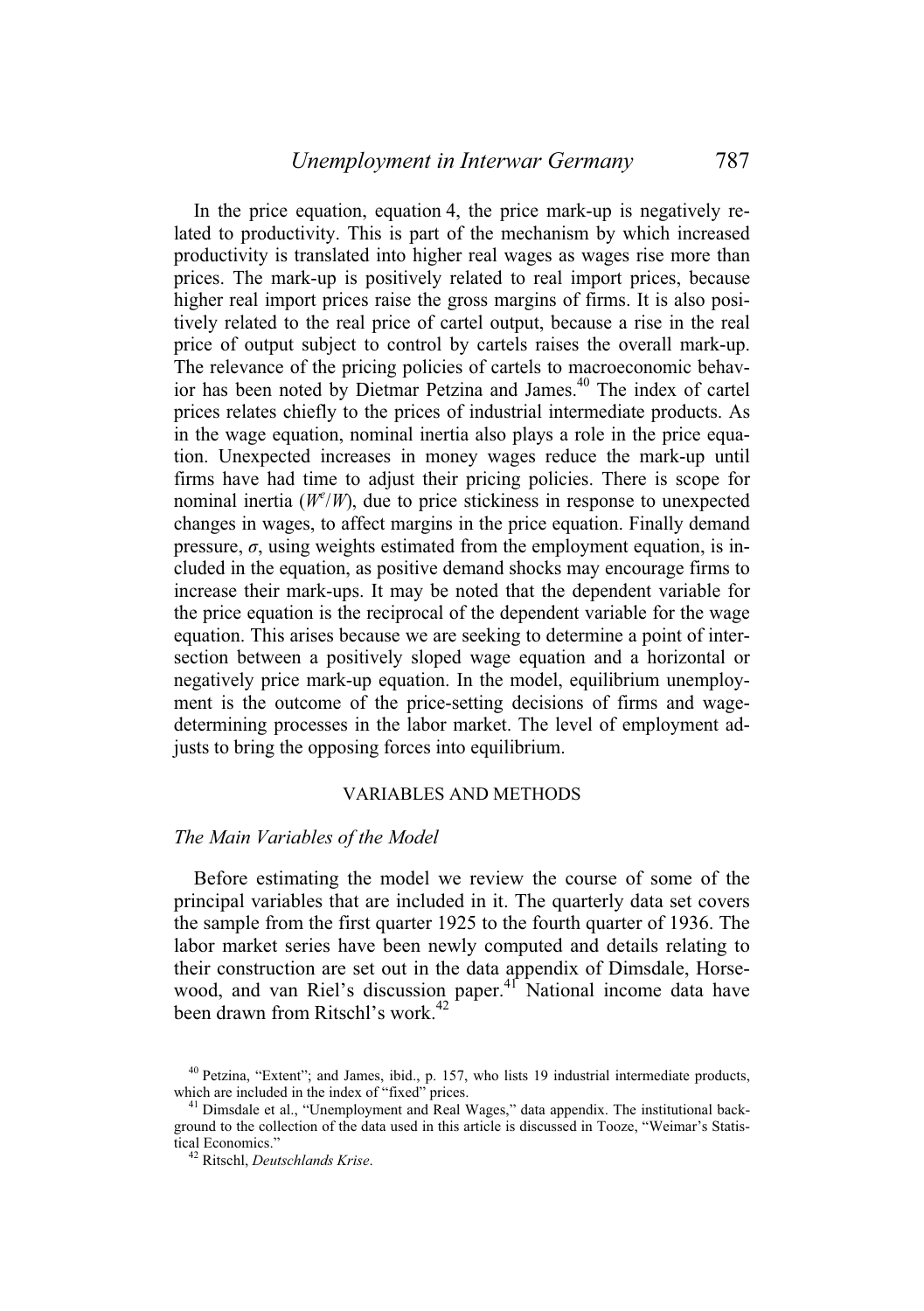

FIGURE 1 PERCENTAGE UNEMPLOYMENT

*Source*: Ibid., p. 46.



*Source*: Dimsdale et al., "Unemployment and Real Wages," p. 46.





77.5 80.0 82.5 85.0 87.5 90.0 92.5 95.0 97.5 100.0 1925 1927 1929 1931 1933 1935 FIGURE 6

TFE DEFLATOR

*Source*: Ibid., p. 48.

*Source*: Ibid., p. 47.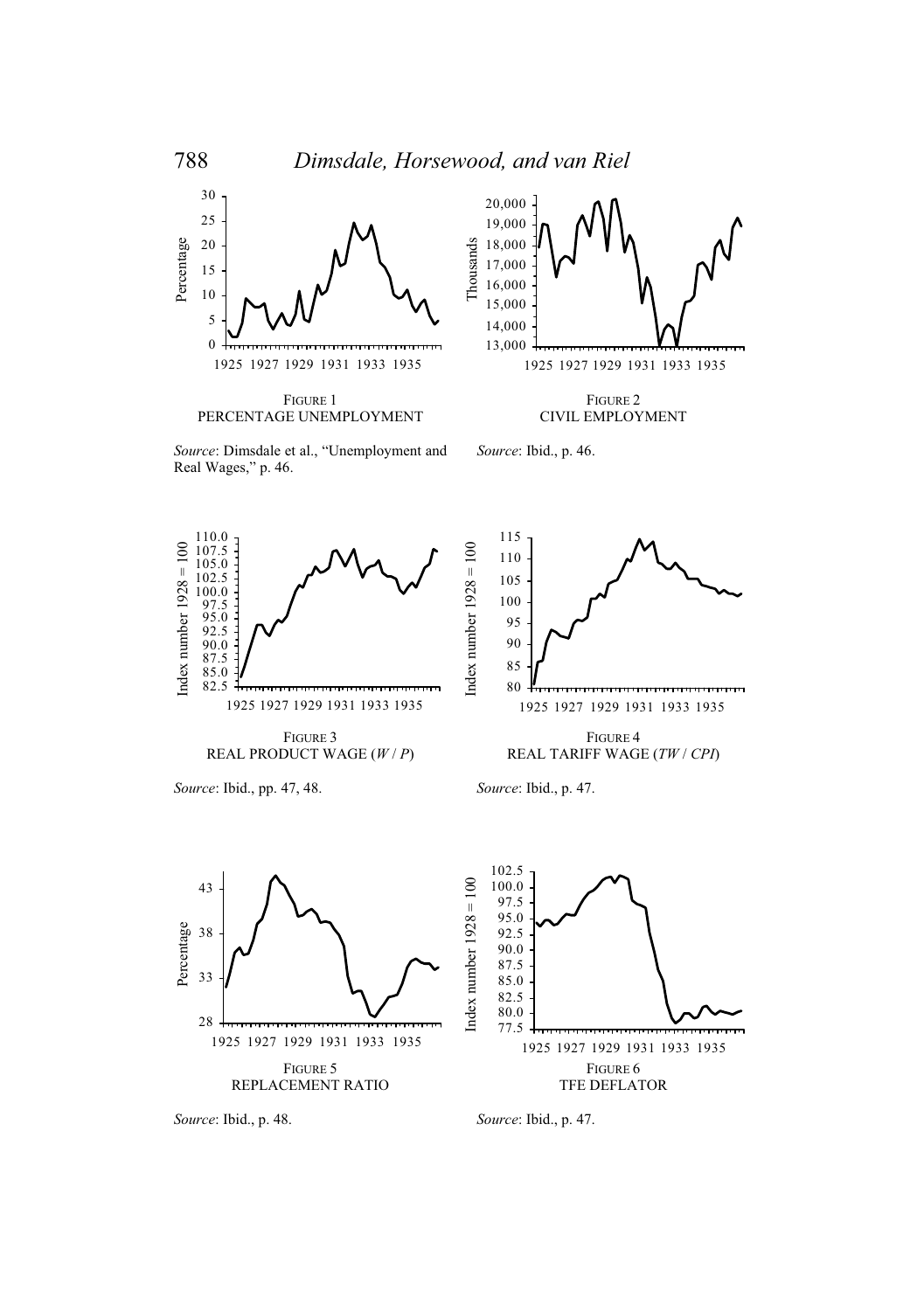

 The initial set of variables relates to the labor market and the second set to the demand side variables, which could be included in the employment and price equations. Unemployment, shown in Figure 1, follows a gradually rising course until 1930, varying within a range of 5– 10 percent of the labor force. It then rises steeply, peaking at 25 percent in 1932. From early in 1932 there is a sustained decline, which reduces unemployment to the about the same level as at the beginning of the sample period. Civil employment, which is shown in Figure 2, follows a complementary course to the unemployment rate reaching a peak in 1928–1929. The precise timing of the upper turning point of the Weimar boom is uncertain, because the various indicators peak at different times, as Borchardt has noted.<sup>43</sup> The severe decline in employment from

<sup>43</sup> Borchardt, *Economic Causes*, p. 172.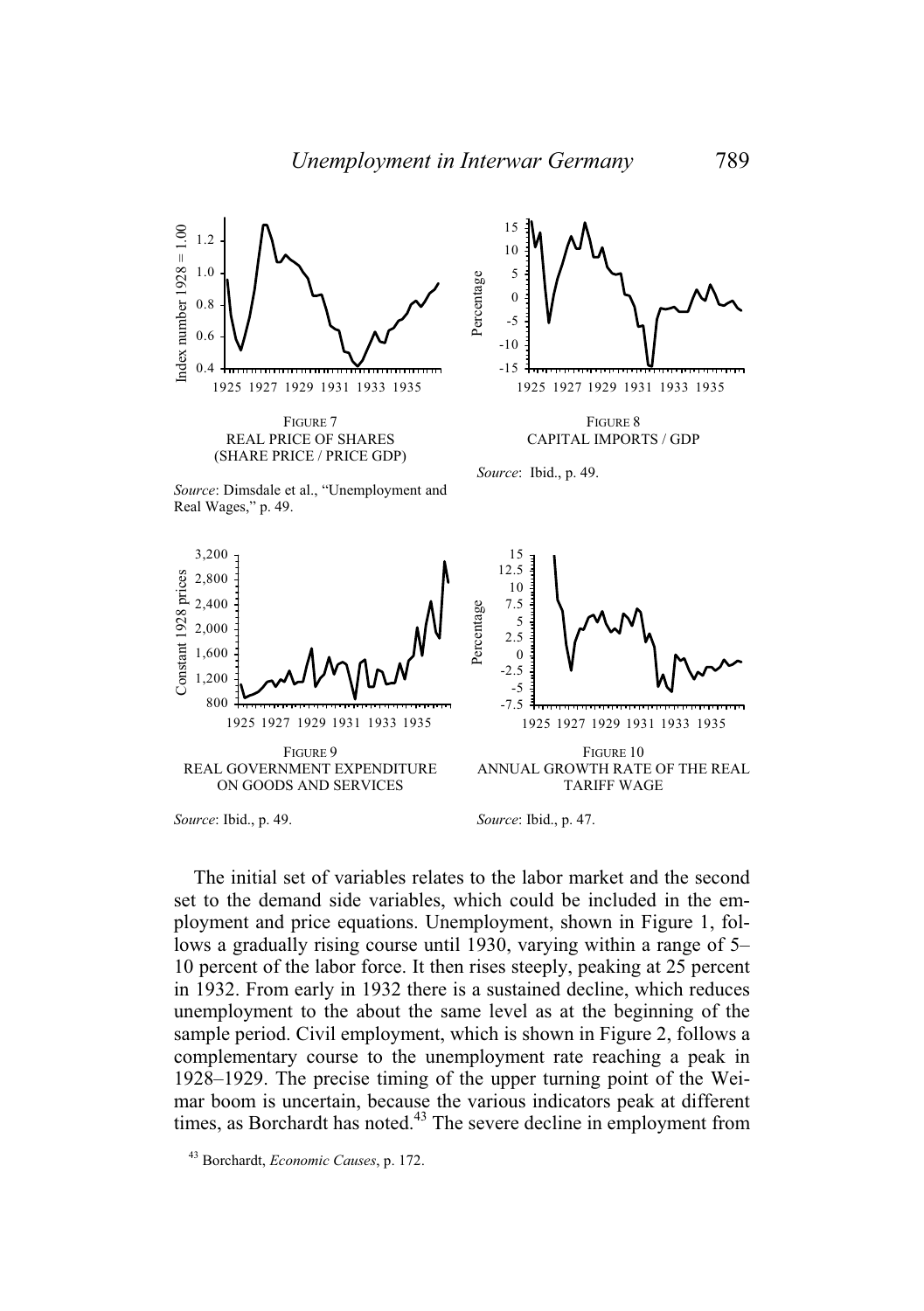1929 to 1932 shows unambiguously the effect of the Great Depression, whereas the subsequent recovery shows up strongly in the employment data from 1932 to 1936. The model lays emphasis on the real product wage, defined as weekly earnings divided by the deflator for total final expenditure. This series is plotted in Figure 3, which shows that the real wage increased throughout the boom of the late 1920s, as claimed by Borchardt, and continued to rise in the early stages of the slump.<sup>44</sup> The real wage continued to grow in the downturn 1929–1931 because the money wage was declining more slowly than the price of final output. From 1932 to 1934 the real wage fell as money wages were reduced more rapidly than prices, but after 1934 the real wage staged a mild recovery. Figure 4 shows the real tariff or contract wage, defined as the tariff wage deflated by the consumer price index. The series increased sharply in the boom of the late 1920s, leveling off in 1930–1931.There was a steep decline early in 1932, followed by a more gradual decline under the Nazi regime, when the real tariff wage was reduced by the deliberate policy of pegging the nominal tariff wage at a time of gently rising prices. The deflator for total final expenditure, shown in Figure 6, rose gradually to a peak in 1929, it then fell steeply to the beginning of 1933, followed by a weak recovery until the end of the sample. The replacement ratio (the ratio of unemployment benefits to earnings) is plotted in Figure 5. The series rises strongly to 1927 and then falls steadily as the benefits available under the unemployment insurance scheme introduced in 1927 were progressively reduced, as discussed by Balderston.<sup>45</sup>

We now turn to the demand-side variables, which are included in  $\sigma$ . These are the real price of shares, net capital inflow and real government expenditure on goods and services. The real price of shares, defined as the share index divided by the GDP deflator, is shown in Figure 7. The real share price reached a peak in mid-1927, followed by a sharp decline to a low point in late 1931. There was then a sustained recovery to the end of 1936. The inflow of foreign capital, measured as a ratio to nominal GDP, reached a peak in 1928, before falling steeply to 1932, when there was a net outflow of capital, as shown in Figure 8. From 1932 until the end of the sample the balance was approximately zero. The last of the demand-side variables is real government expenditure on goods and services plotted in Figure 9. The series showed no clear trend before 1933, but followed a strong upward trend under the influence of Nazi policies from 1934 onwards.

 Figure 10 shows the rate of change of the real tariff wage, which was positive under the Weimar Republic, prior to the severe measures taken by the Brüning government in late 1931. There were sharp reductions in

<sup>44</sup> Borchardt, ibid., p. 183.

<sup>45</sup> Balderston, *Origins*, chapters 7 and 8.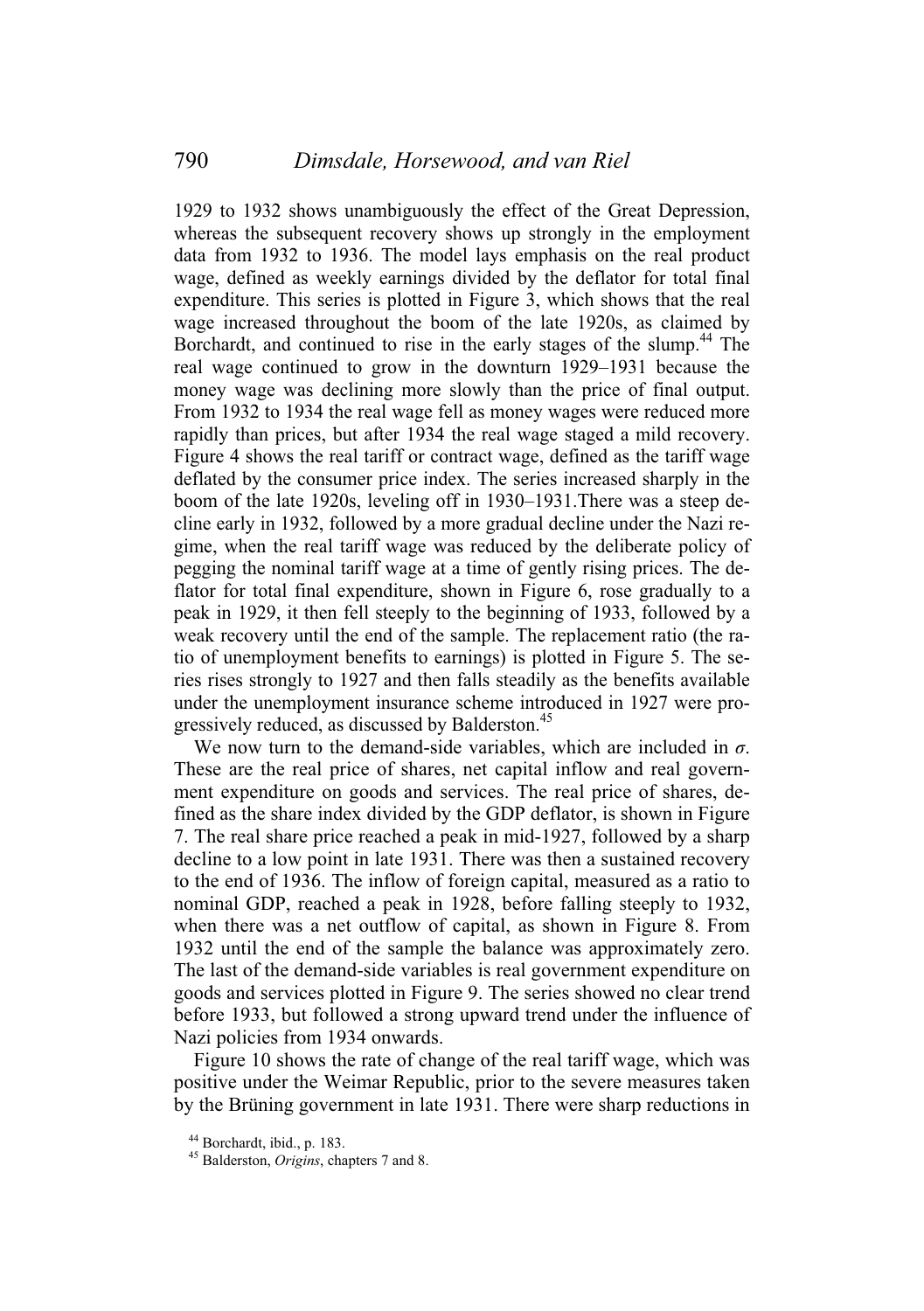1932–1933 and the decline continued under the Nazi policy of pegging the nominal level of the tariff wage.

## *Econometric Methodology*

Having set out a well-known model of the labor market, we estimate its parameters. The dynamic structure is determined using the generalto-specific methodology developed by David Hendry and collaborators.<sup>46</sup> We see this as being an exercise in model calibration. Our approach can be conveniently placed in the ranking of econometric models by Adrian Pagan. $47$  He has usefully categorized econometric models according to their coherence with the data set as compared with their consistency with *a priori* economic theory. The models vary from atheoretical statistical models, such as VARs, at one end of the scale to Dynamic General Equilibrium Models, which are consistent with *a priori* micro principles, at the other end. In between these extremes there lie a range of models, such as macro econometric models and a range of calibrated models, which can be regarded as being points on a trade off between data coherence and theoretical consistency. Pagan suggests that intermediate models are of more interest to policy makers than those at either extreme, because they enable a story to be told about the economy. We suggest that this view would be shared by most economic historians. In this article the methodology used tends towards the theoretical range of the spectrum, because of the careful derivation of the model from the theory of wage and price setting by Layard et al.<sup>48</sup> Our aim is to calibrate an influential model using a historically interesting data set.

 We also explore an alternative methodology, which is closer to the atheoretical end of the spectrum, in which parameters of the model are derived using time series techniques and which recognizes that the level variables in the various relationships may be nonstationary. We aim to show that each of the behavioral equations of the model represents a cointegrating relationship using the Johansen Maximum Likelihood procedure. In addition we aim to show that each of the long-run relationships derived in this way satisfies the conditions for weak exogeneity and can therefore be appropriately estimated by OLS.<sup>49</sup>

 Although this is a useful exercise, its limitations must be borne in mind. Our data set is a short time series relating to a highly disturbed

<sup>&</sup>lt;sup>46</sup> Hendry, *Dynamic Econometrics*.<br><sup>47</sup> Pagan, "Getting of Macroeconomic Wisdom."<br><sup>48</sup> Layard et al., *Unemployment*.

<sup>&</sup>lt;sup>49</sup> The method which we use is a compromise between general-to-specific modeling and VAR analysis, as discussed in Enders, *Applied Econometric Time Series Analysis*, pp. 366–72; and Burke and Hunter*, Modelling Non-Stationary Economic Time Series*, p. 70.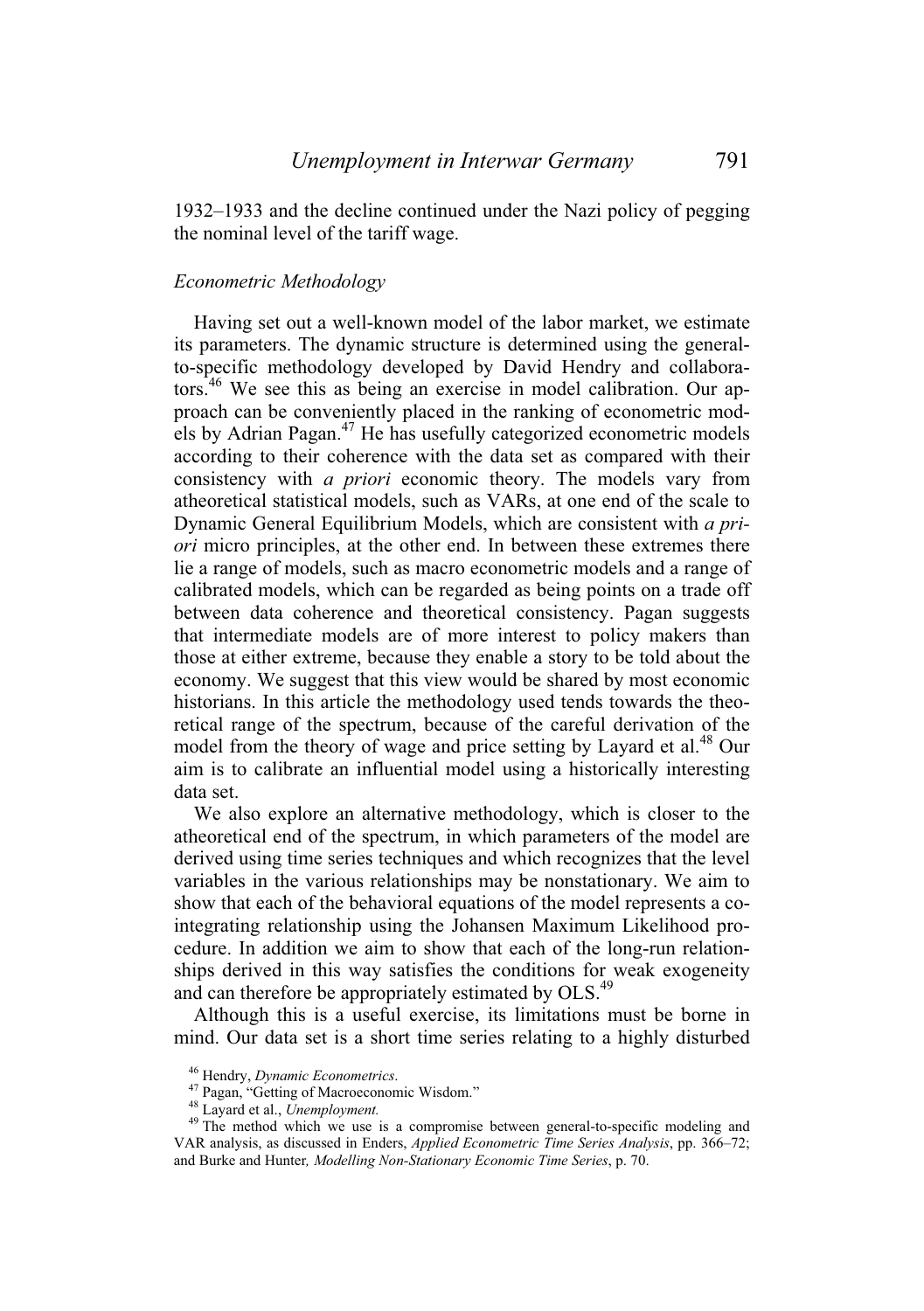period in which it is difficult to determine the order of integration of each series and parameter values reliably. However a large amount of variability in the explanatory variables implies that the information contained in the sample is high so that the parameters of the model can be estimated effectively. This methodology has been proposed by Julia Campos and Neil Ericsson and has been applied to Australian interwar data by Dimsdale and Horsewood.<sup>50</sup> A similar argument applies to the quarterly German data set.

#### EMPIRICAL RESULTS

## *Employment Equation*

The results of estimating the employment equation, equation 5, are shown in Table 2. The equation is in equilibrium correction form and shows a short-run response of employment to the real wage with an elasticity of  $-0.246$ , which rises to  $-0.366$  in the long run.<sup>51</sup> The real price of imports enters strongly in first differences of a moving average term. The annual growth rate in the real price of imports has a positive effect on employment, indicating that imports are on balance competitive with domestic output. There are also some dynamic effects in the real wage that are strongly significant. The variables that model demand shocks in the equation are the lagged annual change in the real price of shares  $(\Delta_4 \ln RSP)$ , the change in the ratio of capital imports to GDP and lagged quarterly growth rate of real government spending on goods and services. The importance of real share prices is confirmed, whereas the results for capital inflows are rather weaker. Changes in real government spending have positive effects on employment, which are strongly significant but the coefficient is relatively small. We also tested a monetary variable but found that it was not significant.

 Equation 5 is an equation containing variables that may be nonstationary in levels. As shown in Table 6 the nonstationary variables form a co-integrating subset. The employment equation is therefore co-integrated and a similar argument applies to the wage and price equations The *t*-statistics of the nonstationary variables will not be unbiased, we therefore report *t-*ratios for all coefficients rather than *t*statistics.

<sup>&</sup>lt;sup>50</sup> Campos and Ericsson, "Economic Modelling"; and Dimsdale and Horsewood, "Causes."

<sup>&</sup>lt;sup>51</sup> We use as our wage series weekly earnings, because there is excessive volatility in the hourly wage series. This occurs as a result of weekly earnings being the wage bill deflated by employment rather than directly observed wages. The data in this area are in need of improvement.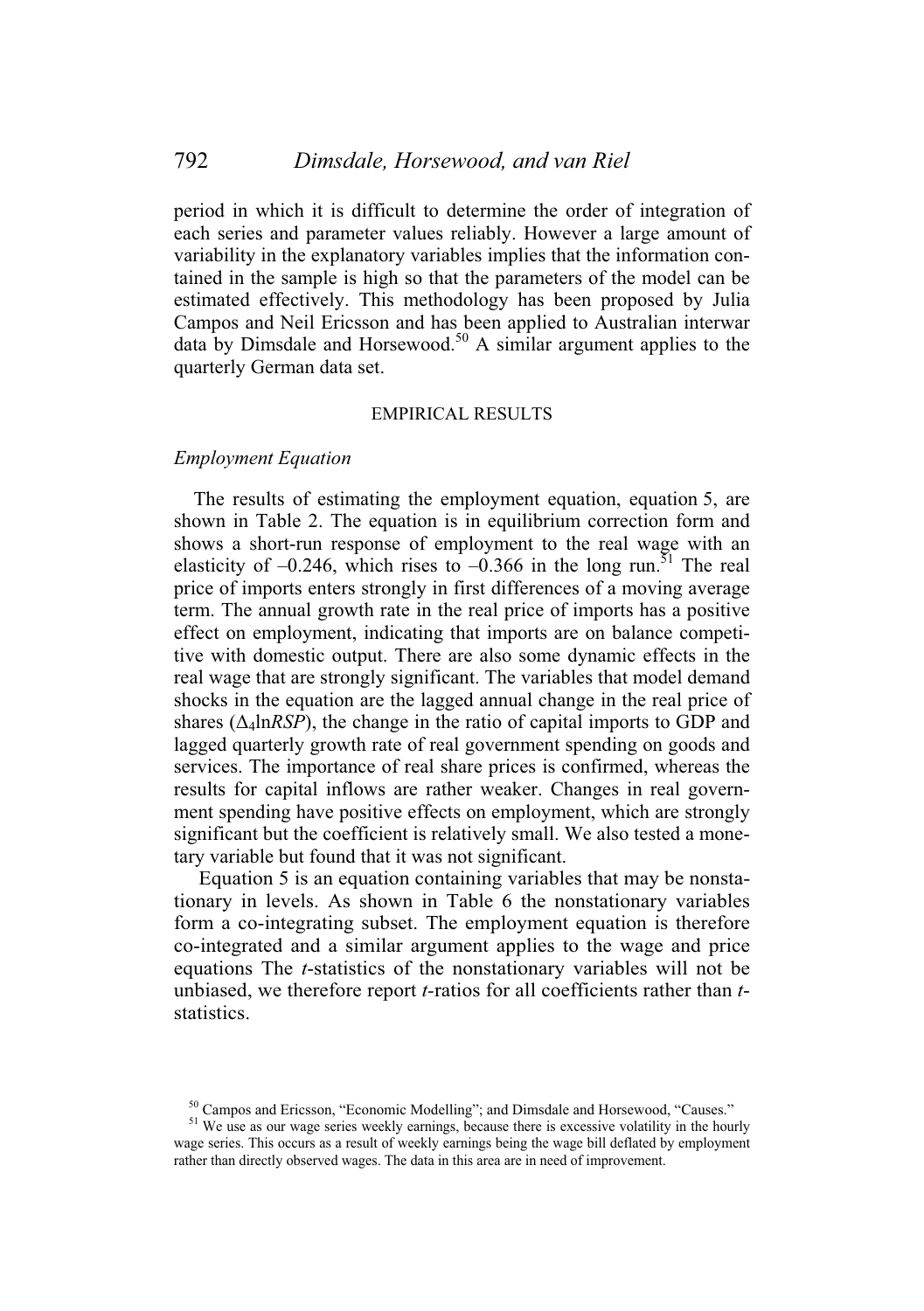|                                 | (sample 1927 Q1 – 1936 Q4)<br>(equation 5: estimation OLS) |                 |
|---------------------------------|------------------------------------------------------------|-----------------|
|                                 | Coefficient                                                | <i>t</i> -ratio |
| Constant                        | 2.739                                                      | 8.92            |
| $\Delta_3$ ln $N_{t-1}$         | 0.293                                                      | 3.58            |
| $ln(N/K)_{t-4}$                 | $-0.673$                                                   | $-10.8$         |
| $ln(W/P)_{t-5}$                 | $-0.246$                                                   | $-3.30$         |
| $\Delta_4 \Delta_3 \ln(W/P)_t$  | $-0.380$                                                   | $-6.18$         |
| $\Delta_4$ ln $(RPS)_{t-4}$     | 0.045                                                      | 4.83            |
| $\Delta\Delta_4(CAPIM/Y)_{1-3}$ | 0.0005                                                     | 1.54            |
| $MA_4(\Delta_4\ln RIMP_t)$      | 0.178                                                      | 9.10            |
| $MA_3(\Delta_4 \ln GOV_{t-1})$  | 0.029                                                      | 4.44            |
| $ln(RIMP)_{t-5}$                | 0.173                                                      | 5.98            |
| Q1                              | $-0.044$                                                   | $-8.82$         |
| Q <sub>2</sub>                  | 0.060                                                      | 6.35            |
| Q <sub>3</sub>                  | 0.043                                                      | 9.09            |
| $R^2$                           | 0.993                                                      |                 |
| SE (percent)                    | 0.937                                                      |                 |
| DW                              | 2.71                                                       |                 |
| LM(4)                           | 2.19                                                       |                 |

| TABLE 2                                    |
|--------------------------------------------|
| <b>EMPLOYMENT EQUATION</b>                 |
| (dependent variable: $\Delta_4$ ln $N_t$ ) |
| (sample 1927 O1 $-$ 1936 O4)               |

*Notes*:  $\Delta$  denotes the quarterly change in a variable and  $\Delta_4$  the four quarterly or annual change. Note that  $\Delta_4 \ln X$  denotes the annual growth rate of *X*. Higher order changes are denoted by  $\Delta_i \Delta_j$ , which is the *i*th quarter change in the *j*th quarter change, so that for example  $\Delta_4 \Delta_3$  is the annual change in the three quarter change of a variable.

Definition of variables: *N* is civil employment; *K* is nonhousing capital stock; *W* is weekly wages; *P* is the final expenditure deflator; RSP is the real share price (share price divided by GDP deflator); *CAPIMY* is the ratio of capital imports to GDP; *RIMP* is the real price of imports (price of imports divided by final expenditure deflator); *GOV* is real government spending on goods and services:  $MA_i(X)$  is the *i*th quarter moving average of *X*;  $Q_i$  are seasonal dummies; SE is the equation standard error, DW is the Durbin-Watson statistic, and LM is the Lagrange Multiplier test with the order of serial correlation shown in parentheses.

*Source*: Dimsdale, Horsewood, and van Riel, "Unemployment and Real Wages," data appendix.

## *Wage Equation*

 The results of estimating the wage equation are shown in Table 3, where equation 6 is in equilibrium-correction form. The real wage is positively related to productivity and the replacement ratio. Productivity is measured hourly rather than quarterly and in moving average form to reduce cyclical effects. It approximates to the trend growth of productivity assumed in the model. The real wage is negatively related to unemployment as expected. In addition the real wage was significantly affected by nominal inertia, represented by the annual rate of price inflation, which implies that a fall in prices had a positive impact on the real wage as money wages responded with a lag to price changes. This nominal inertia effect indicates a high degree of stickiness in money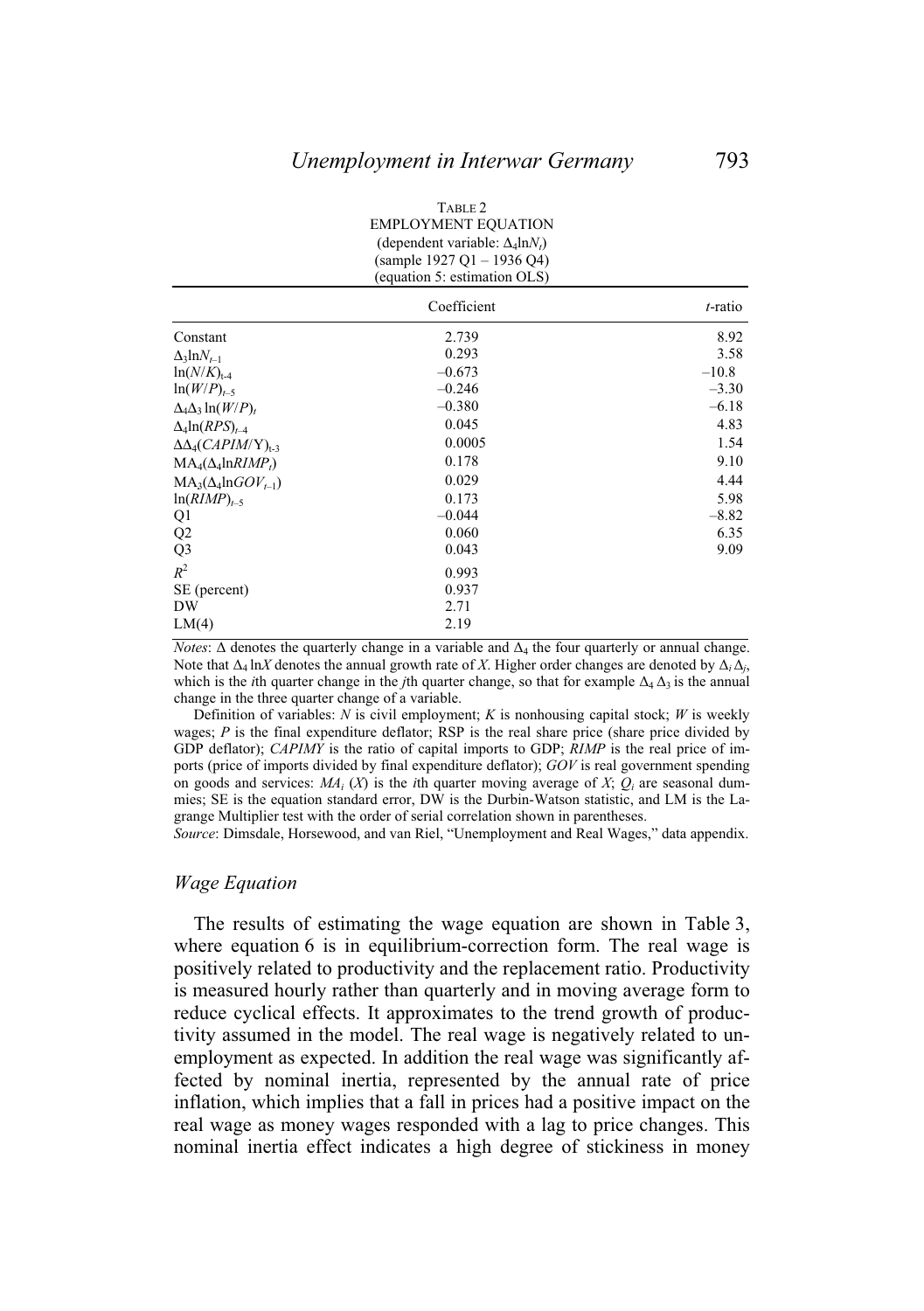| (sample 1927 Q1 – 1936 Q4)<br>(equation 6: estimation OLS) |             |                 |  |  |
|------------------------------------------------------------|-------------|-----------------|--|--|
|                                                            | Coefficient | <i>t</i> -ratio |  |  |
| Constant                                                   | $-1.994$    | $-3.41$         |  |  |
| $ln(W/P)_{t-4}$                                            | $-0.437$    | $-3.61$         |  |  |
| $ln(TW/CPI)_{t-4}$                                         | 0.328       | 2.74            |  |  |
| $ln$ <i>PROD</i>                                           | 0.095       | 7.73            |  |  |
| D33q1                                                      | 0.036       | 3.73            |  |  |
| $lnRR_{t-4}$                                               | 0.059       | 2.22            |  |  |
| $\Delta\Delta_4$ ln $RIMP_t$                               | 0.126       | 1.57            |  |  |
| $\Delta_4$ ln( <i>TW</i> / <i>CPI</i> ) <sub>t</sub>       | 0.368       | 4.17            |  |  |
| $\Delta_2 \ln U_{t-2}$                                     | $-0.021$    | $-2.48$         |  |  |
| $ln U_{t-4}$                                               | $-0.046$    | $-3.63$         |  |  |
| $\Delta_4$ ln $P_{t-4}$                                    | $-0.210$    | $-3.27$         |  |  |
| Q1                                                         | 0.003       | 0.69            |  |  |
| Q2                                                         | $-0.006$    | $-1.62$         |  |  |
| Q <sub>3</sub>                                             | 0.002       | 0.43            |  |  |
| $R^2$                                                      | 0.951       |                 |  |  |
| <b>SE</b>                                                  | 0.0079      |                 |  |  |
| <b>DW</b>                                                  | 2.140       |                 |  |  |
| LM(3)                                                      | 1.316       |                 |  |  |

| TABLE 3                                       |
|-----------------------------------------------|
| <b>WAGE EQUATION</b>                          |
| (dependent variable: $\Delta_4 \ln(W/P)$ )    |
| (sample 1927 O1 $-$ 1936 O4)                  |
| $($ equation 6; estimation $\overline{OI}$ S) |

*Notes*: Additional Variables: *PROD* is a four quarter moving average of hourly productivity; *TW*/*CPI* is the tariff wage deflated by consumer prices; *U* is percentage unemployment; and *RR* is the replacement ratio: unemployment benefits divided by average earnings. *Source*: As for Table 2.

wages. Such stickiness has been noted by Bry and could have been reinforced by the wage determining arrangements under both the Weimar and Nazi regimes.<sup>52</sup>

The real tariff wage is included in the wage equation to model the wage-determining arrangements in interwar Germany. The nominal tariff wage is deflated by the consumer price index, because the wage-determining arrangements may be more focused on the real consumption wage than on the real product wage. The long-run coefficient of the real tariff wage in the wage equation is 0.650, indicating a powerful effect on real weekly earnings. This is not surprising in view of the high proportion of the labor force, which was subject to tariff wage agreements, as noted by Schacht.<sup>53</sup> In addition, wages were influenced by more market-related factors, such as the unemployment rate, productivity, and the replacement ratio. These variables help to explain the gap between actual earnings and the minimum wages set by official bargaining procedures, which has been

<sup>52</sup> Bry*, Wages in Germany*, p. 158. 53 Schacht, *End of Reparations*, p. 198.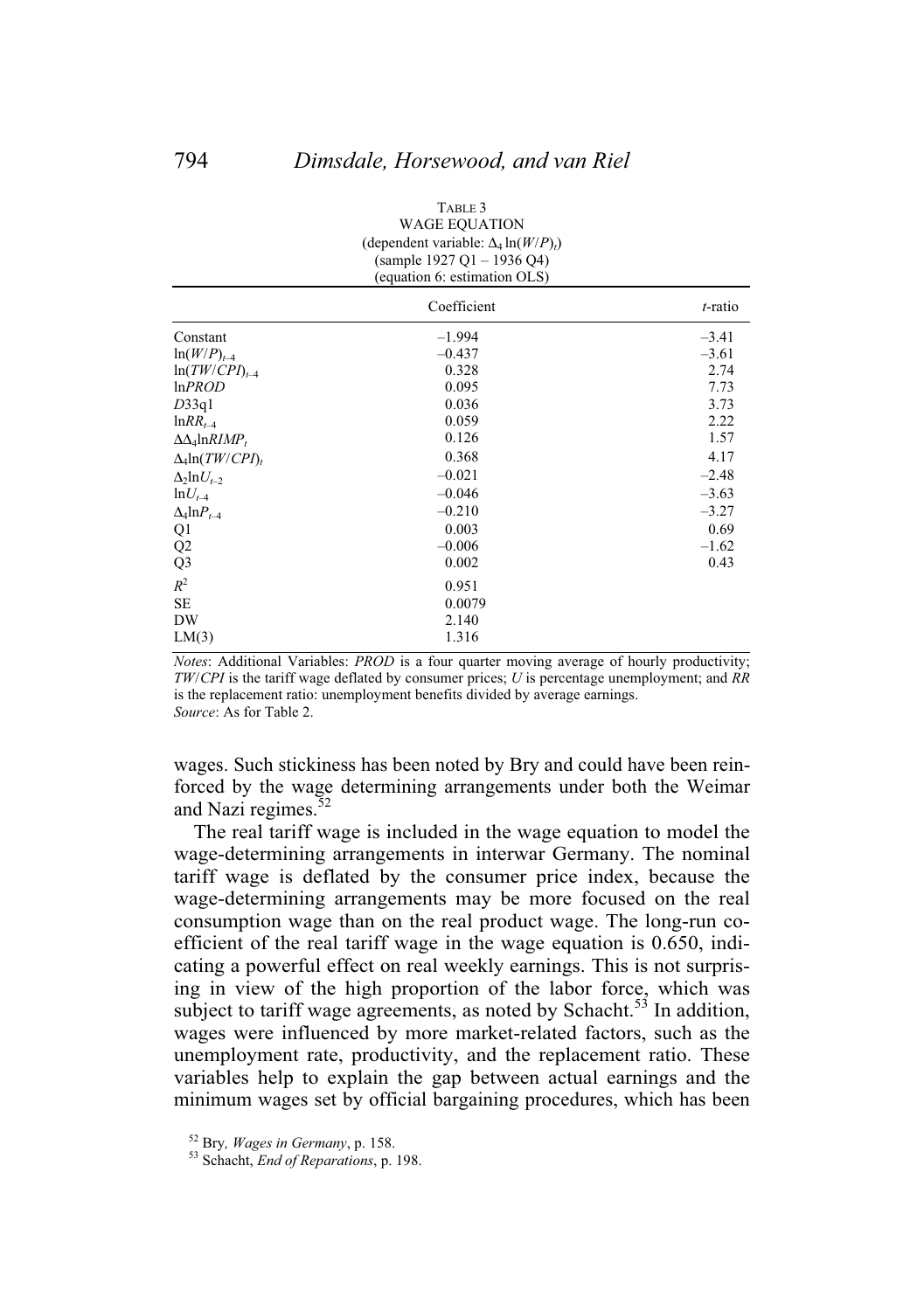|                           | Equation 7  |                 | Equation 8  |                 |  |
|---------------------------|-------------|-----------------|-------------|-----------------|--|
|                           | Coefficient | <i>t</i> -ratio | Coefficient | <i>t</i> -ratio |  |
| Constant                  | 0.007       | 2.06            |             |                 |  |
| <i>NDUM</i>               | $-0.012$    | $-3.42$         | $-0.009$    | $-2.71$         |  |
| D32q1                     | $-0.050$    | $-4.23$         | $-0.047$    | $-3.86$         |  |
| $\Delta^2$ ln <i>RIMP</i> | $-0.344$    | $-4.36$         | $-0.328$    | $-3.97$         |  |
| Q <sub>1</sub>            | 0.001       | 0.25            | 0.006       | 1.41            |  |
| Q2                        | 0.007       | 1.47            | 0.015       | 3.74            |  |
| Q <sub>3</sub>            | $-0.004$    | $-0.88$         | 0.003       | 0.69            |  |
| $R^2$                     | 0.610       |                 | 0.571       |                 |  |
| <b>SE</b>                 | 0.011       |                 | 0.012       |                 |  |
| DW                        | 2.650       |                 | 2.550       |                 |  |

| TABLE 4                                      |
|----------------------------------------------|
| <b>TARIFF WAGE EQUATION</b>                  |
| (dependent variable: $\Delta \ln(TW/CPI)$ )  |
| (sample 1926 Q1 $-$ 1936 Q4: estimation OLS) |

*Source*: As for Table 2.

noted by James.<sup>54</sup> The wage equation serves to explain the wage drift. which James discusses. A dummy variable enters the equation for one quarter for data reasons. When mismatch was included in the wage equation, it was not found to be significant.

#### *Tariff Wage Equation*

 Because of the need to include the real tariff wage in the wage equation, it is necessary to estimate an equation explaining this additional variable, which is not included in the basic Layard-Nickell model. We focus on explaining the change in the real tariff wage and the results are shown in Table 4. Equation 7, which is our preferred equation, shows that the growth in the real tariff wage was negatively related to the change in the growth rate of real import prices. The negative sign indicates that the nominal tariff wage was not adjusted rapidly enough to compensate wage earners for changes in the real price of imports. The remaining variables in the equation are measures of the effects of wage determining procedures, which were political in character. The positive constant indicates that there was upward pressure on the real tariff wage of 0.74 percent per quarter under the Weimar government. Under the Nazis there was downward pressure on the real tariff wage of 0.46 percent per quarter, calculated by adding the constant to the coefficient of the Nazi dummy. These results accord with accounts of the workings of the labor market under the Weimar Republic, which emphasize the tendency for the outcome of wage-determining processes to favor organized

<sup>54</sup> James, *German Slump*, p. 205.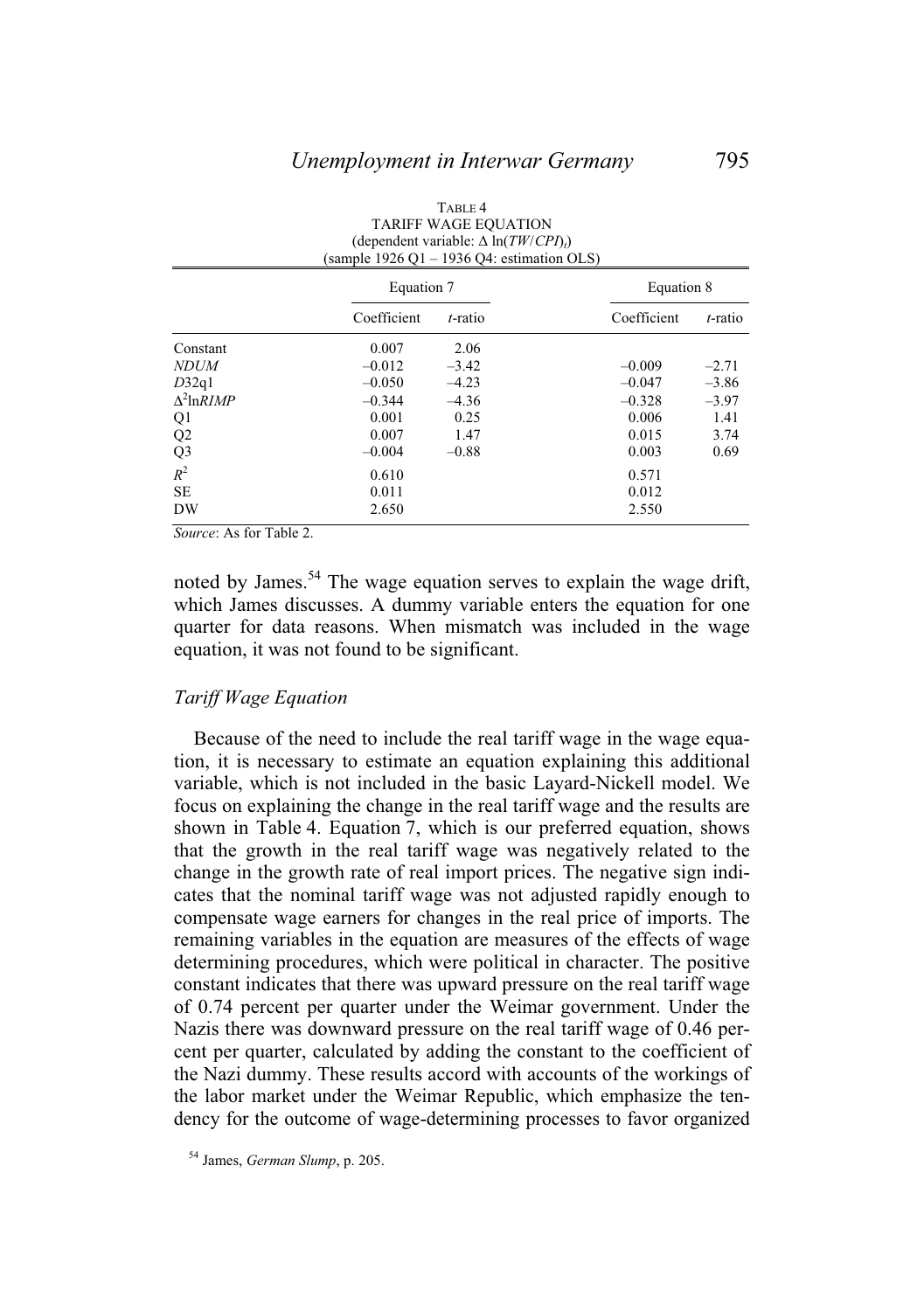TABLE 5

|                                  | PRICE EQUATION<br>(dependent variable: $\Delta_4 \ln(P/W)$ )<br>(sample 1927 Q1-1936 Q4: estimation OLS)<br>(equation 9) |            |
|----------------------------------|--------------------------------------------------------------------------------------------------------------------------|------------|
|                                  | Coefficient                                                                                                              | $t$ -ratio |
| Constant                         | 0.172                                                                                                                    | 3.61       |
| $\Delta_4$ ln $(P/W)_{t-1}$      | 0.834                                                                                                                    | 13.1       |
| $ln(P/W)_{t-4}$                  | $-0.139$                                                                                                                 | $-3.11$    |
| ln <i>PROD</i>                   | $-0.0001$                                                                                                                | $-1.78$    |
| $\Delta \Delta_4 \ln W_t$        | $-0.563$                                                                                                                 | $-6.73$    |
| $\Delta\Delta_4$ ln $RIMP_{4-3}$ | 0.390                                                                                                                    | 6.31       |
| $ln(Preg/P)_{t-4}$               | 0.102                                                                                                                    | 1.82       |
| $R^2$                            | 0.928                                                                                                                    |            |
| SE (percent)                     | 0.845                                                                                                                    |            |
| DW                               | 1.89                                                                                                                     |            |
| LM(3)                            | 0.753                                                                                                                    |            |

*Note*: Additional Variable: *Preg* is the cartel price of intermediate products. *Source*: As for Table 2.

labor according to James and Balderston.<sup>55</sup> It provides an explanation for Figure 10, which plots the quarterly rate of change of the real tariff wage. During the Weimar period there was upward pressure on the real tariff wage for reasons, which we have noted. By contrast, under the Nazi regime the tariff wage was used as an instrument to keep down the real wage. We also find a strongly significant dummy variable for first quarter 1932, which has a large negative coefficient. This may be interpreted as the consequence of the severe measures taken by the Brüning government to curb real wages in the depression under the Emergency Decree of December 1931, discussed by Balderston.<sup>56</sup>

## *The Price Equation*

 The equation is estimated in equilibrium correction form, where the mark-up adjusts relatively slowly to its equilibrium level (see Table 5). Productivity has a negative effect on the mark-up, but this is relatively weak, suggesting that firms were reluctant to pass on productivity gains through reduced mark-ups. There was however a positive effect of the real price of cartel output on margins. This indicates that the pricing policy of cartels for intermediate industrial products was of importance. Increases in real import prices had an expected positive effect on the mark-up. Nominal inertia, as

<sup>55</sup> James, ibid., pp. 209–13; and Balderston, *Origins*, pp. 43–46. 56 Balderston, *Origins*, pp. 46–47.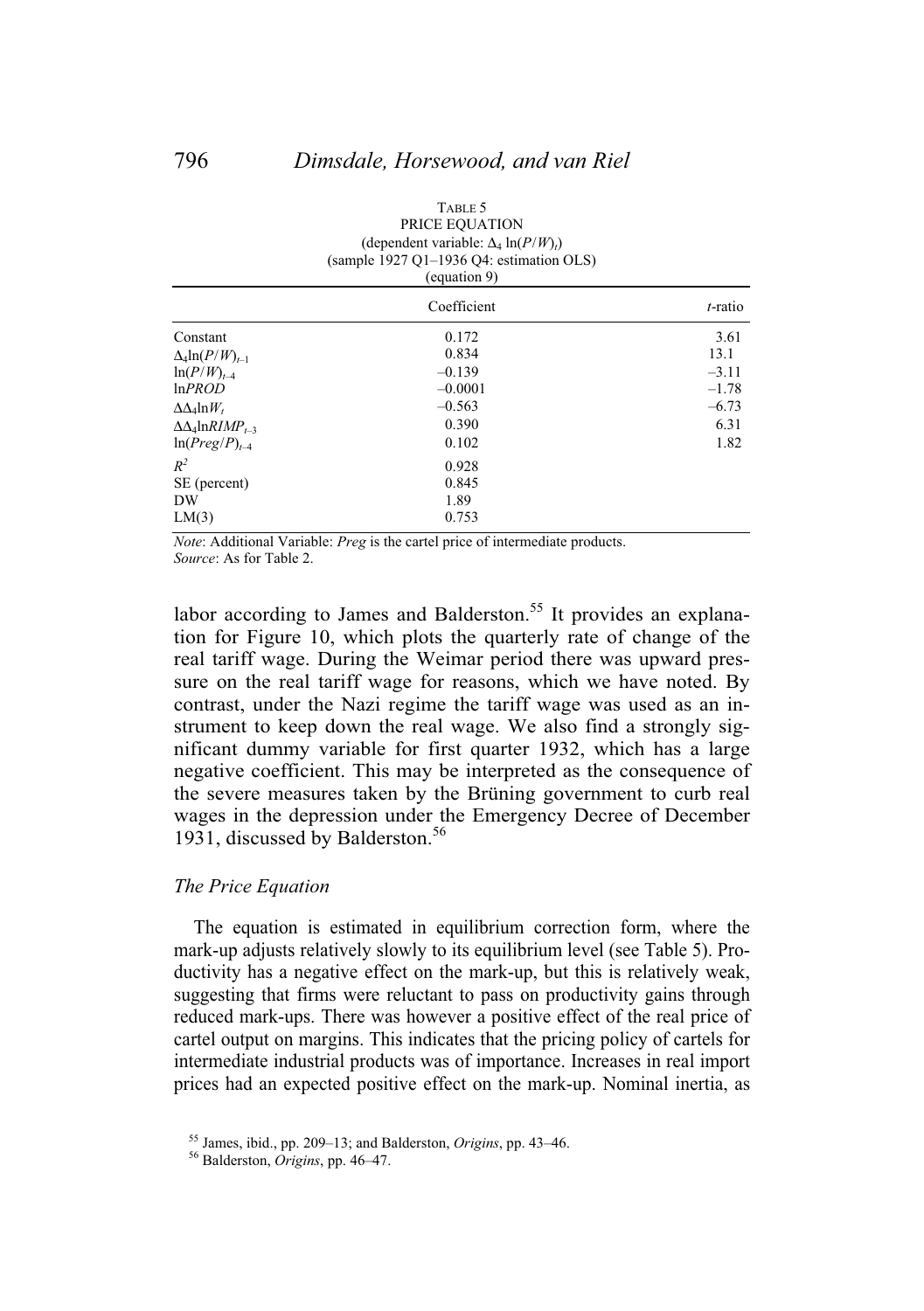| DERIVED LONG-RUN RELATIONSHIPS                                                                |                                                                                                                                                              |  |  |  |  |
|-----------------------------------------------------------------------------------------------|--------------------------------------------------------------------------------------------------------------------------------------------------------------|--|--|--|--|
| Long-Run Solution                                                                             | Johansen                                                                                                                                                     |  |  |  |  |
|                                                                                               | Panel A: Employment Equation                                                                                                                                 |  |  |  |  |
| $\ln N = \alpha + \ln K - 0.366 \ln (W/P) +$<br>$0.257$ ln $RIMP$                             | 1 cointegrating vector<br>$lnN = \alpha + lnK - 0.688 ln(W/P) +$<br>$0.942$ ln $RIMP$<br>Weak exogeneity: $\chi^2(2) = 1.69$                                 |  |  |  |  |
| Panel B: Wage Equation                                                                        |                                                                                                                                                              |  |  |  |  |
| $ln(W/P) = \alpha + 0.751 ln(TW/CPI) +$<br>$0.217 \ln PROD + 0.135 \ln RR -$<br>$0.105 \ln U$ | 2 cointegrating vectors<br>$ln(W/P) = \alpha + 0.809 ln(TW/CPI) +$<br>$0.001 \ln PROD + 0.159 \ln RR$<br>$0.030 \ln U$<br>Weak exogeneity: $\chi^2(4) = 8.4$ |  |  |  |  |
| Panel C: Price Equation                                                                       |                                                                                                                                                              |  |  |  |  |
| $\ln(P/W) = \alpha - 0.0007 \ln PROD +$<br>$0.734 \ln(Preg/P)$                                | 1 cointegrating vector<br>$ln(P/W) = \alpha - 0.0018 lnPROD +$<br>$0.714 \ln(Preg/P)$<br>Weak exogeneity: $\chi^2(4) = 8.96$                                 |  |  |  |  |

TABLE 6

*Note*: Computed from Tables 2, 3, and 5.

shown by the dynamics of the nominal wage, is strongly significant, but is of a higher order than inertia in the wage equation.

The demand shock variable  $(\sigma)$  was found not to enter the price equation, indicating that the mark-ups set by firms did not respond to demand shocks. This result is similar to that found for interwar Britain by Dimsdale et al.<sup>57</sup> It is supported in the well-known study of the pricing behavior of British firms by Robert Hall and Charles Hitch.<sup>58</sup> Pricesetting behavior in the two countries appears to have been similar in showing lack of response to demand conditions. Pricing setting therefore approximated to the normal cost hypothesis in which prices are set on the basis of a constant variable cost per unit plus a profit margin. This pricing procedure is examined by Layard and Nickell and is used extensively by Wendy Carlin and David Soskice.<sup>59</sup>

#### *Long-Run Relationships*

In Table 6 we report the long-run relationships for the behavioral equations of the model. The table also shows the long-run equations estimated

<sup>57</sup> Dimsdale et al., "Real Wages and Unemployment."

<sup>58</sup> Hall and Hitch, "Price Theory."

<sup>59</sup> Layard and Nickell, "Unemployment"; and Carlin and Soskice*, Macroeconomics*.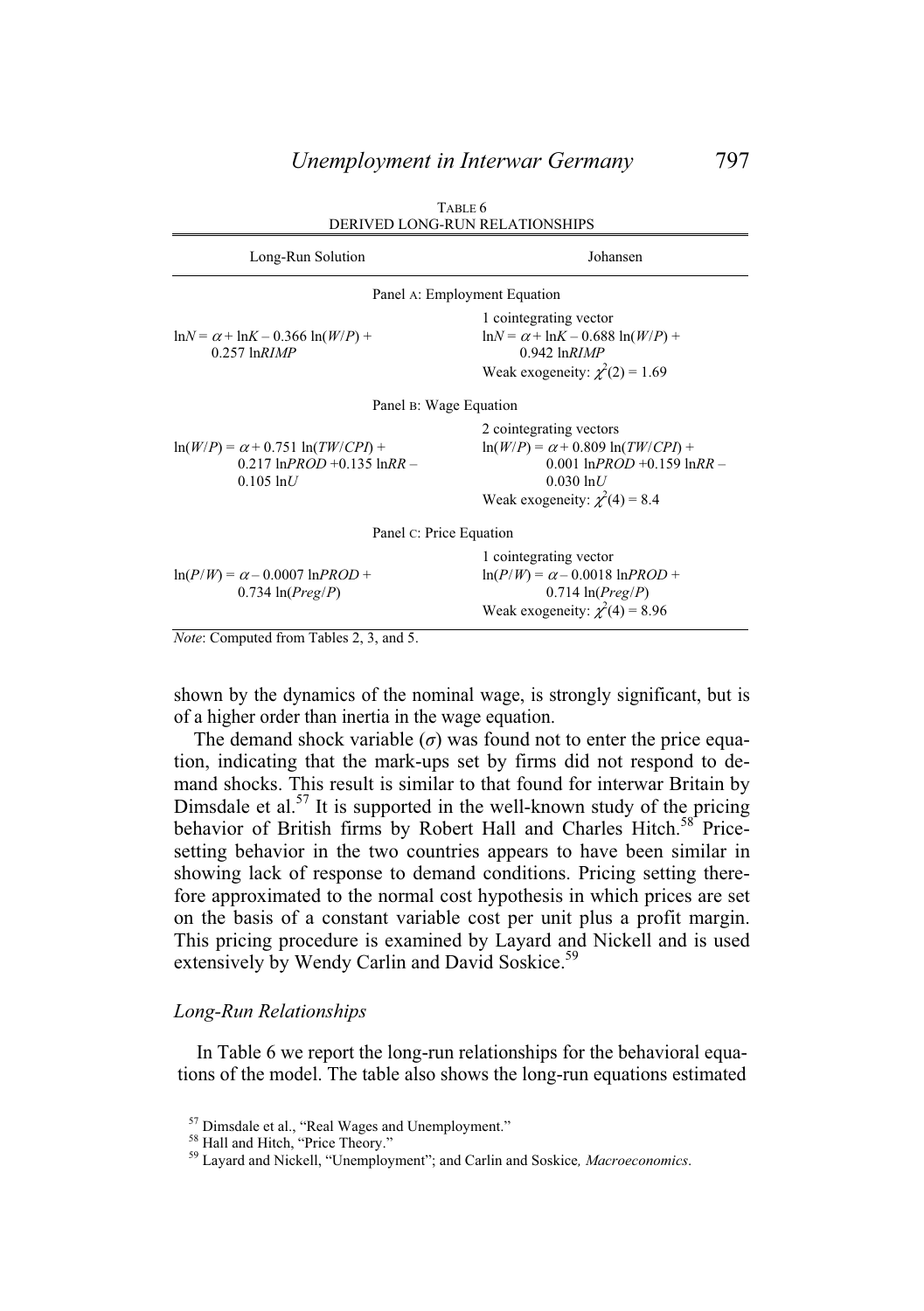|                         | <b>Chow Break Tests</b> |                  |  |
|-------------------------|-------------------------|------------------|--|
|                         | 1935 Q1-1936 Q4         | 1933 O1-1936 O4  |  |
| Employment equation (5) | $F(8,19)$ 0.855         | $F(16,11)$ 1.453 |  |
| Price equation $(9)$    | $F(8,25)$ 0.688         | $F(16,17)$ 1.069 |  |
| Wage equation $(6)$     | $F(8,21)$ 1.495         | $F(16,13)$ 0.565 |  |

TABLE 7 TESTS OF PARAMETER CONSTANCY

*Notes***:** Computed from Tables 2, 3, and 5.

by the Johansen Maximum Likelihood procedure together with chi square tests for weak exogeneity. $60$  We find co-integrating relationships for each equation. The hypothesis of weak exogeneity is also accepted for the equations, justifying the use of OLS estimation. The coefficients estimated for the model by the two methods are broadly similar. We regard the Johansen estimates as being supportive for the equations estimated from an ADL (Autoregressive Distributed Lag) model.

#### *Parameter Constancy*

 In view of the change of regime during the sample period it is desirable to test for the stability over time of the equations of the model. We report tests of parameter constancy over eight quarters and 16 quarters for each of the structural equations of the model in Table 7. Each equation shows parameter constancy over the forecast period. Constancy over the 16 quarter forecast implies that our equations are stable over the economic recovery and the change of political regime from Weimar to the Nazis. The equation for the change in the tariff wage, equation 7, is by definition not stable across a change of political regime and is therefore not tested.

 Figure 11 shows that the quarterly change in the real tariff wage was generally positive under the Weimar Republic and negative under the Nazis. It can be seen that the impact of the Brüning measures of December 1931, modeled by a dummy variable for 1932 Q1, was powerful.

 The medium-term solution of the model for unemployment is obtained by solving out the lagged dependent variables in the wage equation (6) and the price equation (9) and setting the higher order dynamic terms equal to zero, but retaining all terms in nominal inertia. The long-run solutions for the wage and price equations are then combined to obtain the solution for unemployment. This is facili-

<sup>60</sup> Johansen, "Statistical Analysis" and *Likelihood-Based Inference.*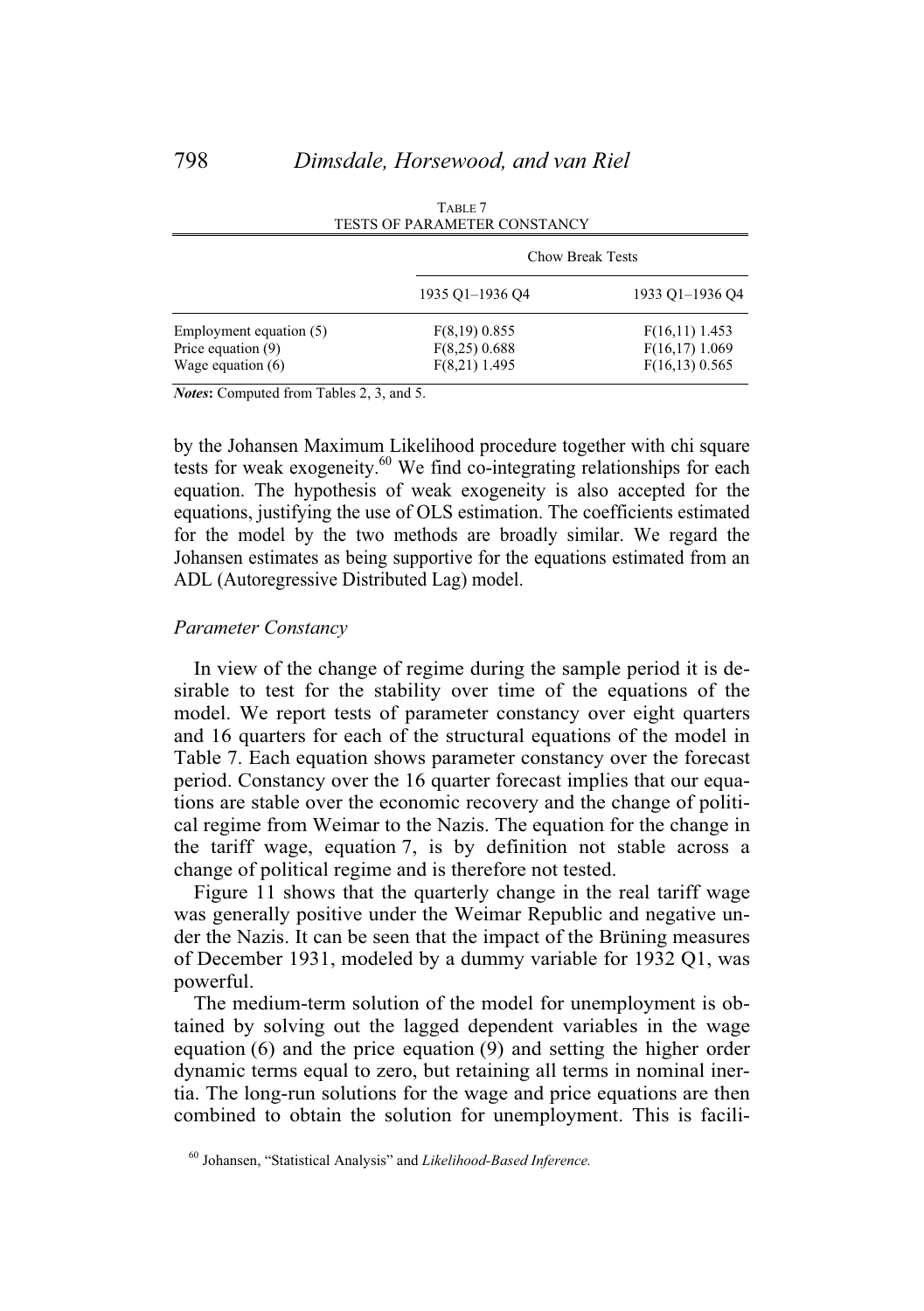

TARIFF WAGE EQUATION: THE ANALYSIS OF MEDIUM TERM UNEMPLOYMENT

*Notes***:** Computed from Equation 7 and Table 4.

tated by the absence of  $\sigma$  from the price equation. The wage and price equations 6 and 9 become

$$
\ln(W/P) = -4.563 + 0.751 \ln(TW/CPI) + 0.217 \ln PROD + 0.135 \ln RR + 0.842 \Delta_4 \ln(TW/CPI) - 0.105 \ln U - 0.481 \Delta_4 \ln P
$$
\n(10)

$$
\ln (P/W) = 1.246 - 0.0008 \ln PROD - 4.080 \Delta\Delta_4 \ln W + 2.826 \Delta\Delta_4 \ln RIMP + 0.746 \ln (Preg/P)
$$
 (11)

Eliminating the real wage by adding equations 10 and 11, we solve for unemployment to get

$$
0.105 \ln U = -3.317 + 0.216 \ln PROD + 0.751 \ln(TW/CPI) +
$$
  
\n
$$
0.135 \ln RR - 1.924 \Delta \ln P + 3.368 \Delta \ln(TW/CPI) +
$$
  
\n
$$
11.304 \Delta^2 \ln RIMP + 0.746 \ln(Preg/P) -
$$
  
\n
$$
16.32 \Delta^2 \ln W
$$
 (12)

For consistency annual differences,  $\Delta_4$ , are expressed as quarterly differences,  $\Delta$ , with appropriate adjustments of coefficients. The funda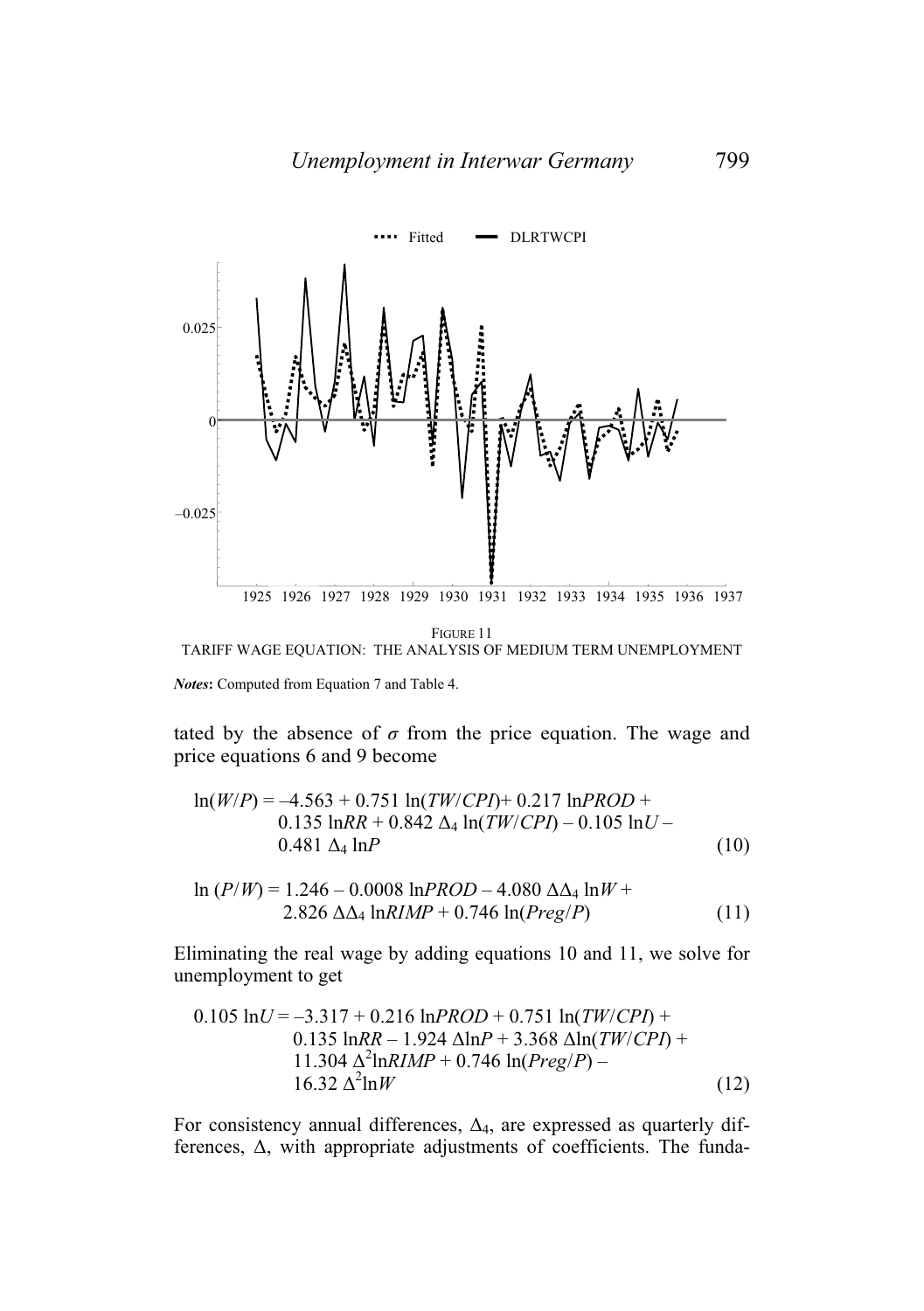mental equation for unemployment is obtained by differencing equation 12 and setting higher order terms equal to zero, so that  $\Delta^3 \ln W = 0$ . The tariff wage equation, equation 7, is written

$$
\Delta \ln(TW/CPI) = 0.0074 - 0.012 NDUM - 0.344 \Delta^2 \ln RIMP \tag{13}
$$

Differencing equation 13 we note that  $\Delta^2 \ln(TW/CPI) = 0$ , because  $\Delta^3$ ln*RIMP* = 0.

 Taking the difference of equation 12 and using this result, gives the following equation, where  $\Delta \ln U \approx \Delta U / \overline{U}$  with  $\overline{U}$  denoting the mean of unemployment

$$
0.105 \Delta U / \overline{U} = 0.216 \Delta \ln PROD + 0.751 \Delta \ln(TW / CPI) +
$$
  
0.135 \Delta \ln RR - 1.924 \Delta<sup>2</sup> \ln P +  
0.746 \Delta \ln(Preg / P) (14)

 It may be noted that the larger coefficient on productivity in the wage equation than in the price equation implies productivity growth has a positive effect on unemployment in equation 14, unless offset by a fall in the real price of cartel output. The equation is used for computing the determinants of medium-term unemployment. It enables us to compute the impact of the explanatory variables on the change in unemployment between selected benchmarks. These are selected to approximate to the downturn from 1928 to 1932 and the recovery from 1932 to 1936. The results of the calculations are shown in the Table 8. The procedure follows that used by Layard and Nickell and Dimsdale et al.<sup>61</sup>

 The upper part of Table 8 shows that in 1928–1932 unemployment rate was raised by the increase in the real tariff wage by 9.0 percentage points. This was partly offset as a result of the change in the replacement ratio (–6.1 percentage points). Productivity growth tended to raise unemployment, but this was offset by a decline in real cartel prices. The price change effect or nominal inertia raised unemployment by 10.8 percentage points, due to a large negative demand shock combined with wage stickiness. In the recovery of 1932–1936 the fall in the real tariff wage reduced unemployment by 10.0 percentage points, but this was partly offset by changes in the other supply-side variables, which tended to raise unemployment. The change in prices reduced unemployment due to a positive demand shock combined with sticky wages.

<sup>61</sup> Layard and Nickell, "Unemployment"; and Dimsdale et al. "Causes."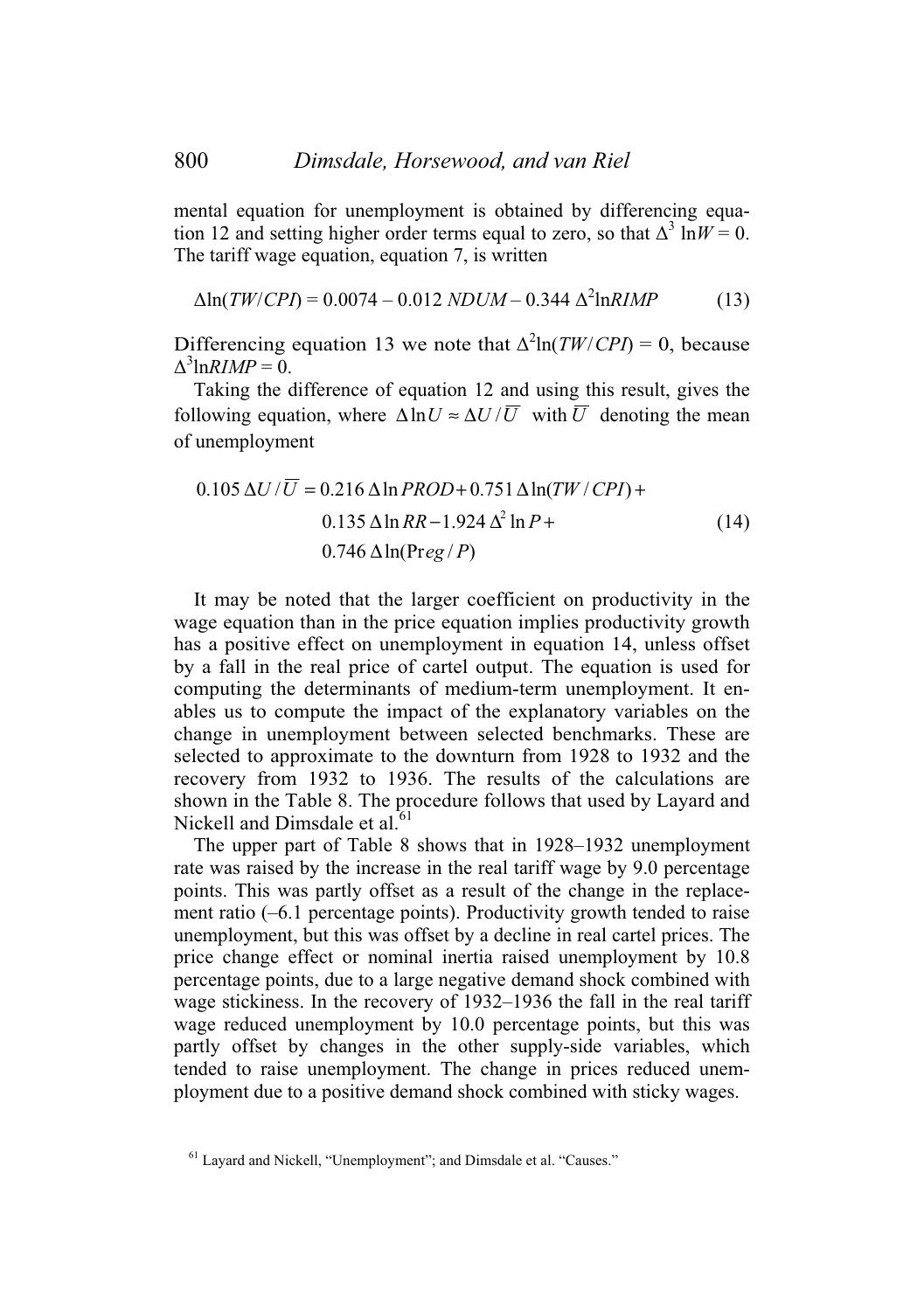|                        |                     |                                            | (percentage)            |                                         |                 |                   |
|------------------------|---------------------|--------------------------------------------|-------------------------|-----------------------------------------|-----------------|-------------------|
|                        |                     | Effects of Changes in Individual Variables |                         |                                         |                 |                   |
|                        | Tariff<br>Wage      | Replacement<br>Ratio                       | Productivity            | Real Cartel<br>Prices                   | Price<br>Change | Sum of<br>Effects |
| 1928-1932<br>1932-1936 | 9.0<br>$-10.0$      | $-6.1$<br>1.4                              | 2.8<br>4.0              | $-4.4$<br>1.6                           | 10.8<br>$-9.0$  | 12.2<br>$-12.0$   |
|                        |                     | Change in Unemployment                     |                         | Contribution of Variables<br>Percentage |                 |                   |
|                        | Predicted<br>Change | Actual<br>Change                           | Percentage<br>Explained | Supply-Side                             |                 | Demand-Side       |
| 1928-1932<br>1932-1936 | 12.2<br>$-12.0$     | 17.4<br>$-16.6$                            | 70.1<br>72.3            | 11.5<br>25.0                            |                 | 88.5<br>75.0      |

TABLE 8 THE EXPLANATION OF UNEMPLOYMENT: THE EFFECT OF CHANGES IN VARIABLES ON THE UNEMPLOYMENT RATE

*Notes*: The contribution of supply-side variables is the sum of the effects of the tariff wage, replacement ratio, productivity, and cartel regulated prices shown in the upper part of the table. The contribution of demand-side variables is the price change effect or nominal inertia.

 The impact of the demand shocks, negative in 1928–1932 and positive in 1932–1936, is the most notable feature of Table 8. It should also be noted that the sum of supply-side factors, that is the sum of the effects of the tariff wage, productivity, the real price of cartel output, and the replacement ratio, moved in the same way as demand shocks. The total effect of supply-side variables on unemployment was +1.3 percentage points for 1928–1932 and –3.0 percentage points for 1932– 1936. The major variable on the supply side was the change in the real tariff wage, which pushed up real wages in the slump and pressed them downwards in the recovery. Thus demand- and supply-side influences were mutually reinforcing in both phases of the cycle.

 The lower part of the table shows that the fundamental equation for unemployment, equation 14, explains 70 percent of the rise in unemployment in the slump and 72 percent in the upswing. The role of dynamic effects is reduced due to the solving out of the lagged dependent variables in each equation. Hence the model will not be able to explain all of the change in unemployment. Both demand-side and supply-side variables played some part in explaining changes in unemployment, but the contribution of the demand side was considerably larger in both the slump and the recovery. This results from the effects of changes in the supply-side variables tending to offset each other. The demand-side variable accounts for 88 percent of the explained rise in unemployment for 1928–1932 and 75 percent of the explained decline in unemployment for 1932–1936.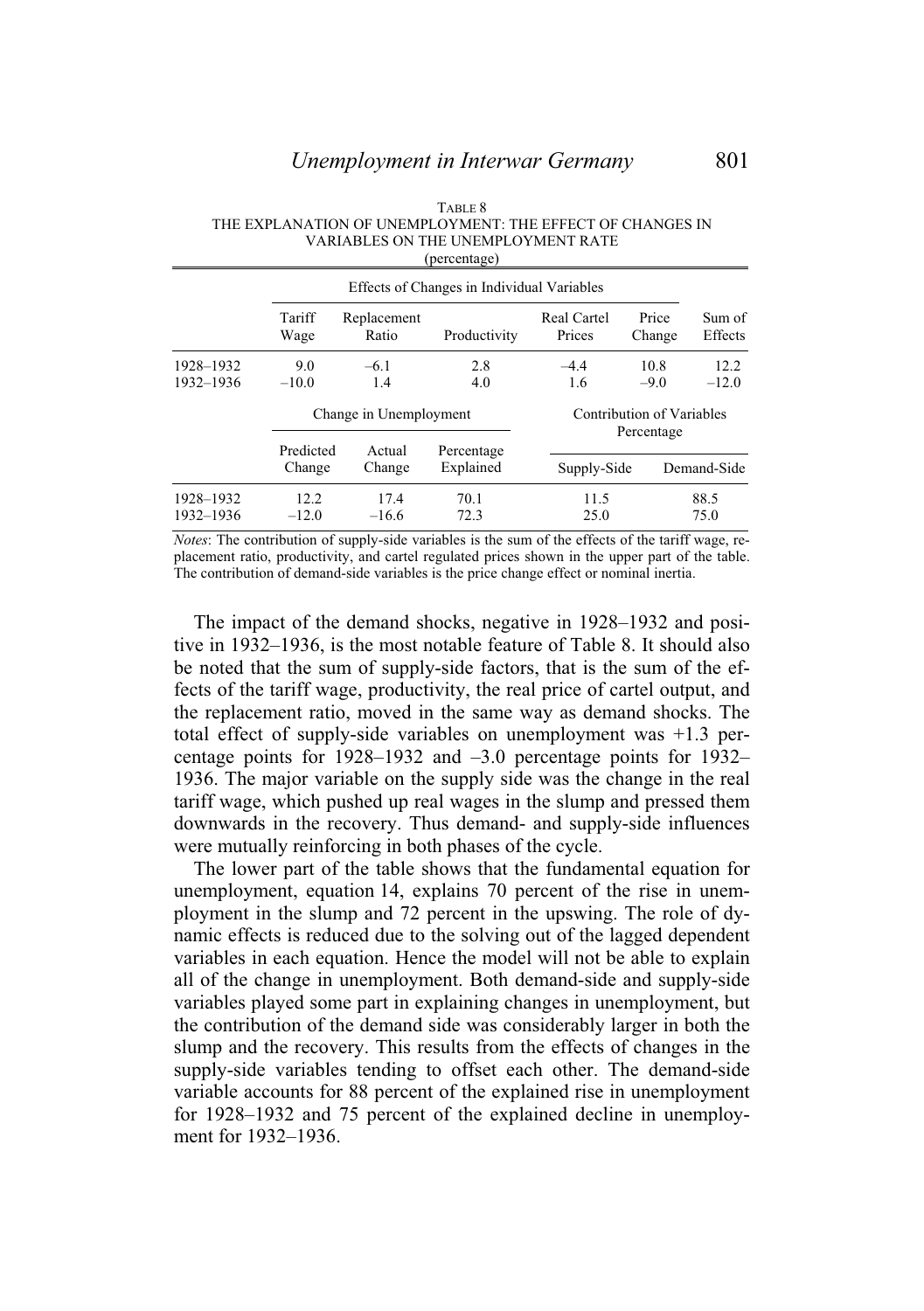#### RELEVANCE OF THE MODEL FOR GERMAN ECONOMIC HISTORY

 The model that we have estimated is intended to be useful in shedding light on a number of issues in German interwar economic history. The employment equation confirms that the demand for labor was sensitive to the real wage, as also found by Stephen Broadberry and Ritschl.<sup>62</sup> Demand-side variables in the form of changes in real share prices, capital imports relative to GDP, and changes in government spending had a major effect on labor demand. The importance of real share prices in the employment equation is consistent with the contention of Ritschl and Voth that Tobin's q was indicative of business confidence.63 Voth finds a co-integrating relationship between investment and shares prices, which is consistent with the transmission mechanism between share prices and employment postulated in our model. The spike of real share prices in 1927–1928 points to the contribution of domestic forces in precipitating the downturn before the decline in exports and world trade in 1929. Net capital imports also play some role, as argued by Ritschl.<sup>64</sup> Changes in government expenditure were found to be statistically significant and contributed to the recovery in the demand for labor under the Nazis from 1933 until the end of the sample period. This result suggests that a more expansionary fiscal policy could have raised employment in the slump, an issue that is strongly disputed among German economic historians.<sup>65</sup> Increased real import prices had a positive effect on employment, suggesting that home production was acting as a substitute for imports. The equation supports the view that the business cycle of the 1920s peaked in 1927–1928 rather than 1929, because real share prices are more powerful than the effect of capital inflows. Hence Germany's cycle of the late 1920s appears to have an upper turning point generated by internal rather than external factors, as argued by Temin and Ritschl.<sup>66</sup>

 Turning to the two wage equations, we have modeled a two-tier model of the labor market in which both market forces and government intervention played a major role. Balderston has proposed an informal model of this kind, which accords with our general approach.<sup>67</sup> The most striking result that has emerged is that the market wage and the real tariff wage were determined by different factors. The market wage

<sup>62</sup> Broadberry and Ritschl, "Real Wages."

<sup>&</sup>lt;sup>63</sup> Ritschl, "International Capital Movements"; and Voth, "With a Bang."

<sup>&</sup>lt;sup>64</sup> Ritschl, "Reparations."

<sup>65</sup> See Kruedener, *Economic Crisis*, in particular the papers by Borchardt and Holtfrerich. We do not take a view on the issue whether the use of fiscal measures by Brüning in the slump was precluded in practice by political constraints.<br><sup>66</sup> Temin, "Beginning"; and Ritschl, "International Capital Movements."

<sup>67</sup> Balderston*, Origins*, chapter 2.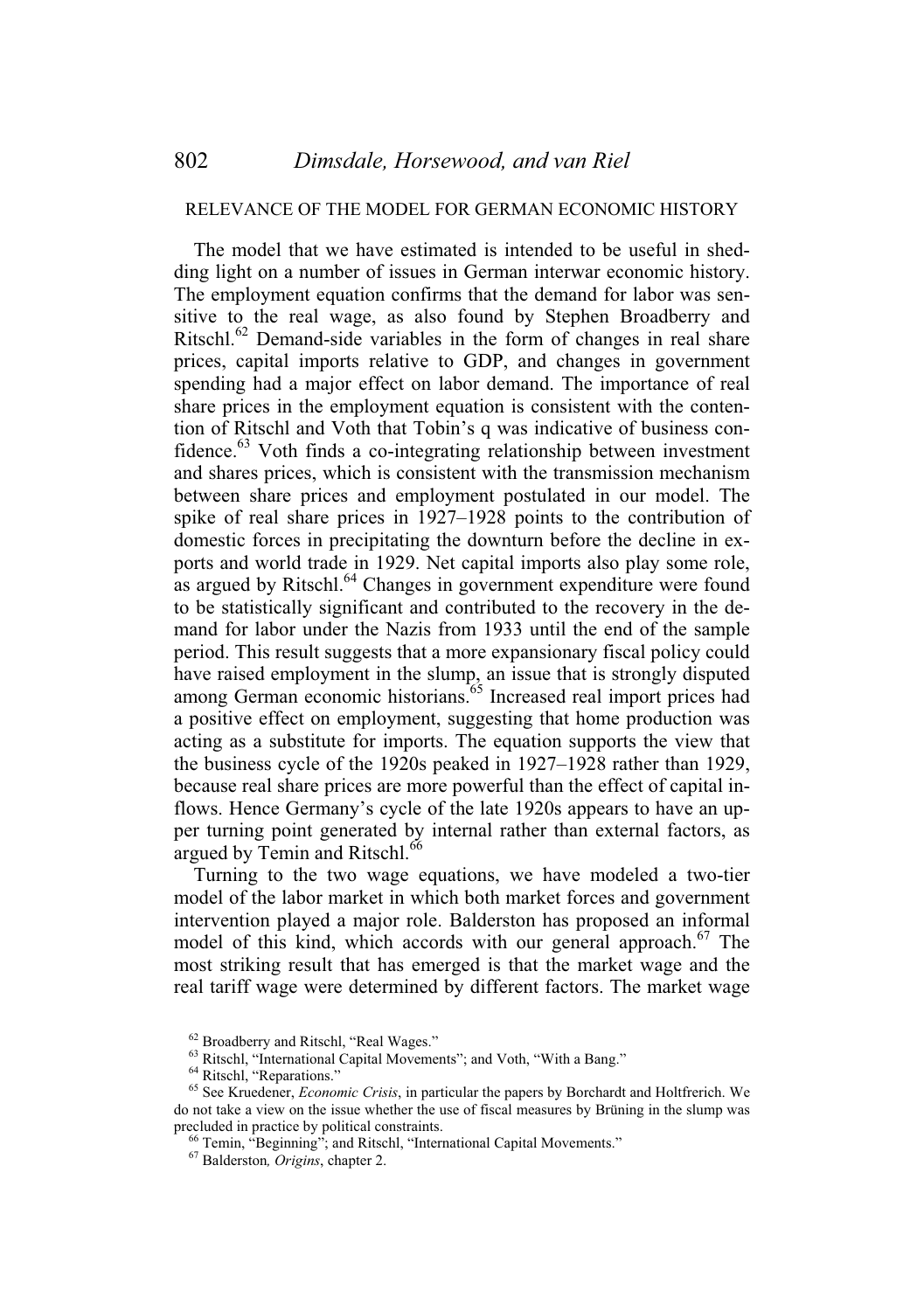was determined by economic fundamentals, such as productivity growth, the replacement ratio, real import prices, and unemployment, as well as the real tariff wage. By contrast, the real tariff wage was largely determined by income policy variables under both Weimar and Nazis. This suggests that the tariff wage was a political wage, as argued by Borchardt.<sup>68</sup> There was upward pressure on the tariff wage under the Weimar Republic, offset by Brüning's stringent wage reductions in December 1931, which show up strongly in our equation. Under the Nazis the real tariff wage was reduced through the pegging of the nominal tariff wage, combined with a gradual rise in prices. In view of the predominance of compulsory arbitration in major wage settlements, it is not surprising that political factors were dominant in resolving wage disputes. By contrast the market wage was responsive to economic variables, such as productivity, unemployment, mismatch, and the replacement ratio wage and the tariff wage as noted by James.<sup>69</sup>

 The wage equation shows strong evidence of nominal inertia. In the depression a severe price decline had a positive effect on the real wage and this was the major factor contributing to a rising real wage in the downturn. The upsurge of real wages in the slump was mainly the result of a negative demand shock combined with wage stickiness. Nominal inertia was also found to be important in the labor market in interwar Britain, according to Dimsdale et al.<sup>70</sup> However, in Germany there was a higher degree of wage stickiness in that real wages were affected by unexpected changes in the price level rather than in the rate of inflation. This form of wage inertia could be explained as a consequence of nominal wage contracts, which are noted by Balderston, and the pegging of the nominal tariff wage under the Nazis, as noted by both James and  $Bry.<sup>71</sup>$ 

 The rise in the market wage that occurred under the Nazis from 1934 is attributed to efficiency wage factors, which encouraged firms to bid for labor and to seek to provide incentives for the individual worker. This interpretation is consistent with the discussion of the labor market under the Nazis by Overy, Timothy Mason, and Tilla Siegal.<sup>72</sup> Siegal in particular describes the working of the labor market under the Nazis in which wages were set by employers to attract and motivate individual workers or small groups of workers. This could result in bonuses or incentive payments being paid, which raised wages above the minimum rates specified in the tariff wage. Such behavior is consistent with our

 $^{68}$  Borchardt, "Economic Causes."<br> $^{69}$  James, *German Slump*, pp. 204–05.

<sup>&</sup>lt;sup>69</sup> James, *German Slump*, pp. 204–05.<br><sup>70</sup> Dimsdale et al., "Causes."

<sup>&</sup>lt;sup>71</sup> Balderston, *Origins*, pp. 24–26; James, *German Slump*, pp. 368–69; and Bry, *Wages*. <sup>72</sup> Overy, *Nazi Economic Recovery*; Mason, "Labour"; and Siegal, "Wage Policy."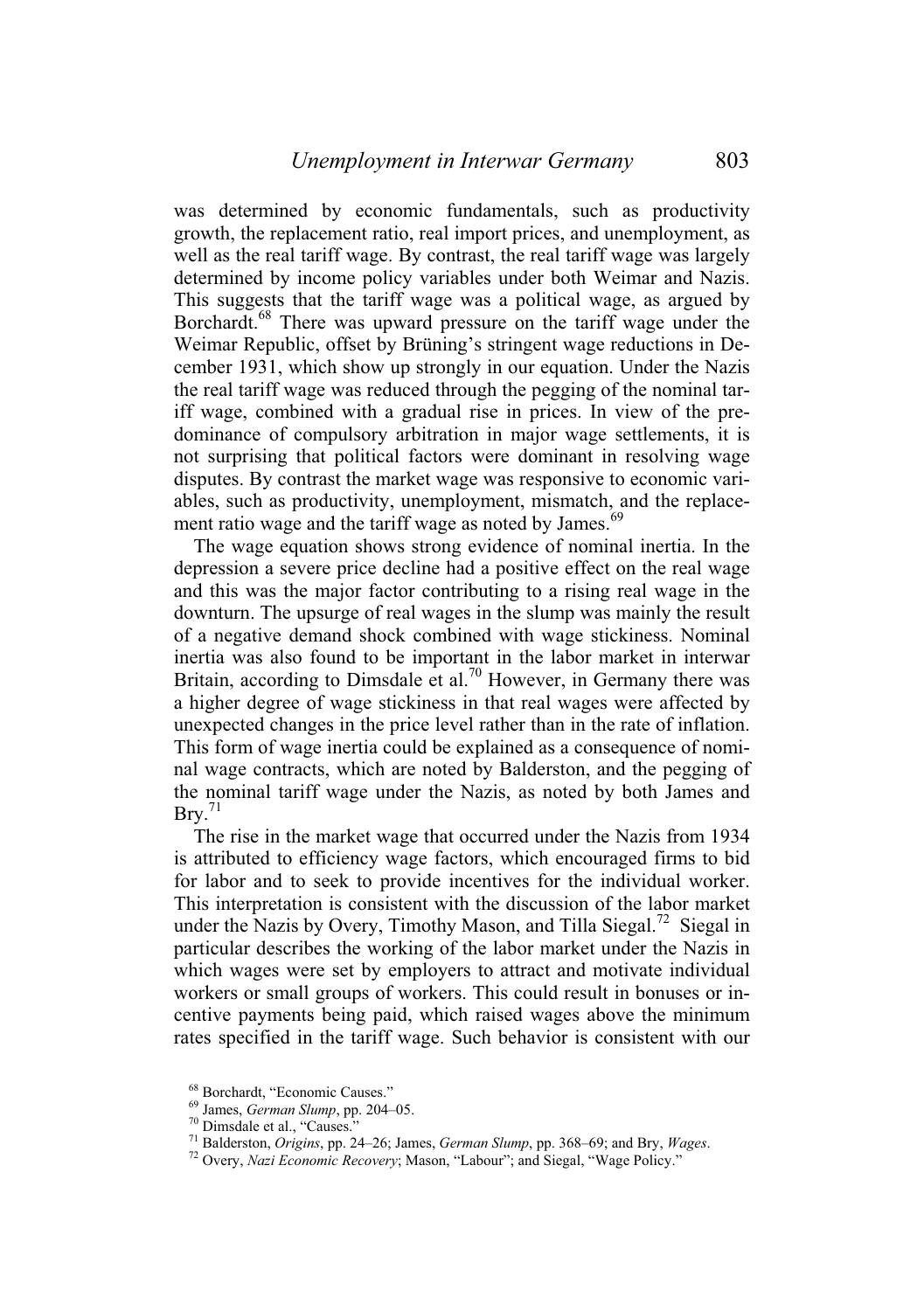finding of an upward movement in real wages under the Nazis and can be explained by an efficiency wage model of the labor market. Our finding that Nazi policies for holding down the real tariff wage had beneficial effects on employment provides empirical support for Temin who puts forward a similar argument, based on a comparison between the course of real wages in Germany and the United States in the  $1930s.<sup>73</sup>$ 

 The price equation has provided some insight into the processes of setting prices. The weak effect of productivity growth in reducing the markup may have been due to lack of competitive forces within the economy. In order to offset the tendency for unemployment to rise as a result of productivity growth, it was necessary for real cartel prices to be reduced. In this way the benefits of productivity growth in the sector controlled by cartels would be spread throughout the economy. Those writers, such as Petzina and James, who have emphasized the importance of the pricing policies of cartels, appear to be justified.<sup>74</sup> It appears that cartel pricing was more generous under the Nazis than under the previous regime in that the real price of cartel output was rising rather that declining. As in the case of interwar Britain, changes in demand conditions do not appear to have affected the mark-ups set by firms.

## **CONCLUSION**

 During the Great Depression there was a negative demand shock, which was communicated to the labor market by nominal inertia. On the supply side the effect of the rising real tariff wage was partly offset by the decline in the replacement ratio. In the recovery, the labor market benefited from a positive demand shock, while the strong downward pressure on the real tariff wage introduced by the Nazis had beneficial effects on employment. Overall the impact of demand shocks in explaining changes in unemployment was larger than the contribution of factors operating on the supply side of the labor market.

 These results have implications for the interpretation of Borchardt's first hypothesis on real wages pressures. Although these were present in our sample in both the 1920s and the 1930s, the overall impact of supply-side forces was less than the consideration of wage policies alone might lead one to expect. There were offsetting effects of other supplyside factors, such as the replacement ratio and the pricing policy of cartels. These variables tended to reduce the impact on unemployment of upward pressure on wages under the Weimar Republic and of downward pressures under the Nazis. This result qualifies the arguments of

<sup>73</sup> Temin, *Lessons* and "Socialism." 74 Petzina, "Extent"; and James, *German Slump*.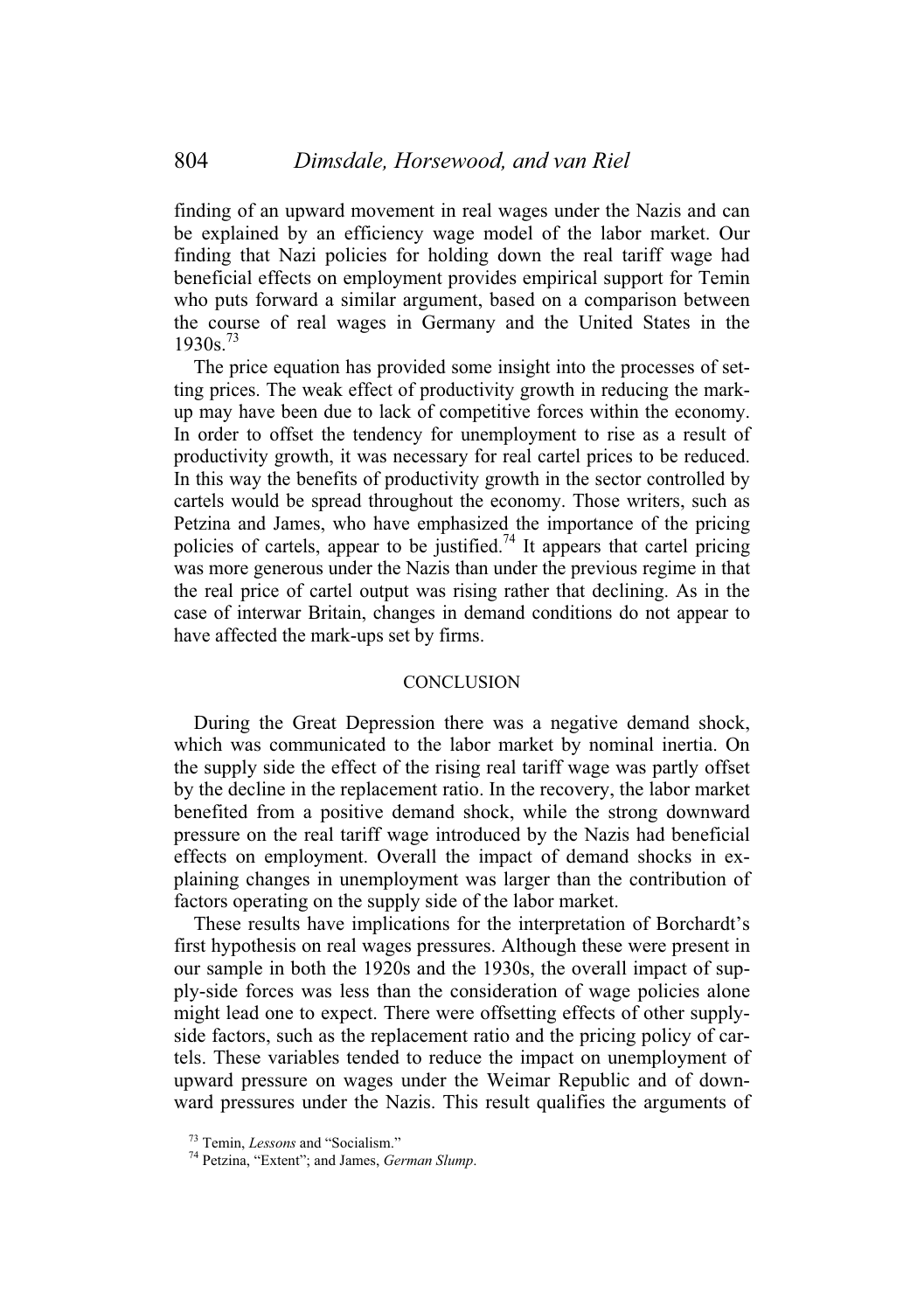Borchardt on wages in the late 1920s and those of Temin on the wage policies of the Nazis.

 We find evidence of government expenditure affecting employment. This suggests that increased government spending in the 1930s contributed to recovery. It does not dispose of Borchardt's second hypothesis that higher public spending during the Great Depression was not available to the Weimar government because of political constraints. However, it suggests that, if such policies had been politically feasible, they would not have been ineffective. We conclude that fiscal expansion would have been more powerful if combined with wage restraint, a result that has also been reported by Borchardt and Ritschl.<sup>75</sup>

 Although it may be difficult to break down the relative contributions of demand and supply factors to the downturn and the revival, there can be little doubt that they acted together in a procyclical manner. As in interwar Britain, demand shocks predominated in both slump and recovery and were associated with nominal inertia. In Germany demandand supply-side forces reinforced each other in both phases of the cycle. This finding helps to explain both the severity of the downturn in Germany and the fall in unemployment under the Nazis.

75 Borchardt and Ritschl, "Could Brüning have done it."

#### REFERENCES

Balderston, Theo. "The German Business Cycle in the 1920s: A Comment." *Economic History Review* 30, no. 1 (1977): 159–61.

\_\_\_\_\_\_. *The Origins and Course of the German Economic Crisis, 1923–1932*. Berlin: Haude and Spener, 1993.

- Bårdsen, Gunnar, Øyvind Eitrheim, Eiler.S. Jansen, and Ragnar Nymoen. *The Econometrics of Macroeconomic Modelling*. Oxford: Oxford University Press, 2005.
- Borchardt, Knut. "Constraints and Room for Manoeuvre in the Great Depression of the Early Thirties: Towards a Revision of the Received Historical Picture." In *Perspectives on Modern German Economic History and Policy,* edited by Knut Borchardt, 143–60. Cambridge: Cambridge University Press, 1991.
	- \_\_\_\_\_\_. "Economic Causes of the Collapse of the Weimar Republic." In *Perspectives on Modern German Economic History and Policy,* edited by Knut Borchardt, 161–84. Cambridge: Cambridge University Press,1991.
	- \_\_\_\_\_\_. "A Decade of Debate about Brüning's Economic Policy." In *Economic Crisis and Political Collapse: The Weimar Republic 1924–1933,* edited by Jürgen von Kreudener, 99–155. Oxford: Berg, 1990.
- Borchardt, Knut, and Albrecht Ritschl. "Could Brüning Have Done It? A Keynesian Model of Interwar Germany, 1925–1938." *European Economic Review* 36 (1992): 695–701.
- Bracher, Karl.D. *Die Auflösung der Weimarer Republik*. *Zum Problem des Machtverfalls in der Demokratie.* Villingen: Ring-Verlag,1954.
- Broadberry, Stephen N., and Albrecht Ritschl. "Real Wages, Productivity and Unemployment in Britain and Germany during the 1920s." *Explorations in Economic*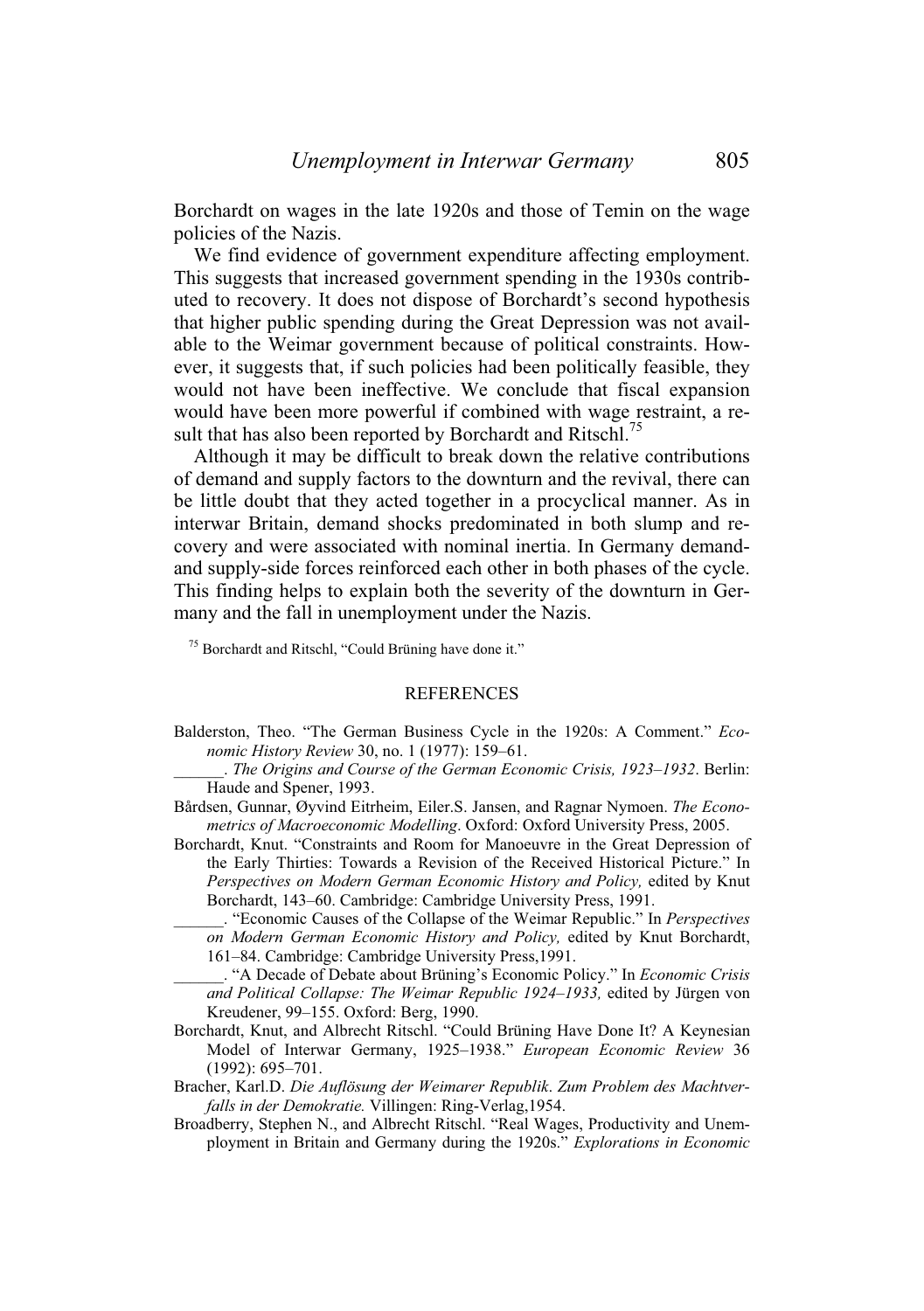*History* 32, no. 3 (1995): 327–49.

Brüning, Heinrich. *Memoiren 1918–1934*. Stuttgart: Deutsche Ring-Verlag, 1970.

- Bry, Gerhard. *Wages in Germany 1871–1945.* Princeton, NJ: Princeton University Press, 1960.
- Burke, Simon P., and John Hunter. *Modelling Non-Stationary Economic Time Series.* Basingstoke: Palgrave Macmillan, 2005.
- Campos, Julia, and Neil R. Ericsson. "Economic Modeling of Consumers' Expenditure in Venezuela." Board of Governors of the Federal Reserve System, Washington, DC. 1990.

Carlin, Wendy, and David Soskice. *Macroeconomics and the Wage Bargain: A Modern Approach to Employment, Inflation and the Exchange Rate*. Oxford: Oxford University Press, 1990.

- Dimsdale, Nicholas H., Stephen J. Nickell, and Nicholas Horsewood. "Real Wages and Unemployment in Britain during the 1930s." *Economic Journal* 99 (June 1989): 271–92.
- Dimsdale, Nicholas H., and Nicholas Horsewood. "The Causes of Unemployment in Interwar Australia." *Economic Record* 78, no. 243 (2002): 388–405.
- Dimsdale, Nicholas H., Nicholas Horsewood, and Arthur van Riel. "Unemployment and Real Wages in Weimar Germany." University of Oxford, Discussion Papers in Economic and Social History, no 56. 2004
- Enders, Walter. *Applied Econometric Time Series Analysis*, 2nd edition. New York: Wiley, 2004.
- Eichengreen, Barry. *Golden Fetters: The Gold Standard and the Great Depression, 1919–1939.* Oxford: Oxford University Press, 1992.
- Erbe, René. *Die Nationalsozialistische Wirtschaftspolitik 1933–1939 im Lichte der modernen Theorie*. Zurich: Polygraphischer Verlag, 1958.
- Eschenburg, T. *Die Republik von Weimar. Beiträge zur Geschichte einer Improvisierten Demokratie.* Munich and Zurich: Piper Verlag, 1984.
- Falkus, Malcolm E. "The German Business Cycle in the 1920s." *Economic History Review* 28, no. 3 (1975): 451–65.
- Falter, Jüngen, Thomas Lindenberger, and Siegfried Schumann. *Wahlen und Abstimmungen in der WeimarerRepublik.* Munich: Verlag C.H.Beck, 1986.
- Hall, Robert L., and Charles J. Hitch. "Price Theory and Business Behaviour." In *Oxford Studies in the Price Mechanism*, edited by T. Wilson and P. W. S. Andrews, 107–38. Oxford: Oxford University Press, 1951.

Heiber, Helmut. *Die Republik von Weimar.* Munich: Deutsche Taschenbuch Verlag, 1966.

- Hendry, David F. *Dynamic Econometrics*. Oxford: Oxford University Press, 1995.
- Hoffmann, Walther G., Franz Grumbach, and Helmut Hesse. *Das Wachstum der deutschen Wirtschaft seit der Mitte des 19. Jahrhunderts.* Berlin: Springer Verlag, 1965.
- Holtfrerich, Carl-Ludwig. "Zu hohe Löhne in der Weimarer Republik? Bemerkungen zur Borchardt-These." *Geschichte und Gesellschaft* 10 (1984): 122–41.
	- \_\_\_\_\_\_."Was the Policy of Deflation in Germany Unavoidable?" In *Economic Crisis and Political Collapse: The Weimar Republic 1924–1933*, edited by Jürgen von Kruedener, 63–80. Oxford: Berg, 1990.
- James, Harold. *The German Slump: Politics and Economics 1924–1936.* Oxford: Oxford University Press, 1986.
- Johansen, Søren. "Statistical Analysis of Cointegrated Vectors." *Journal of Economic Dynamics and Control* 12 (June–September 1988): 231–54.
	- \_\_\_\_\_\_. *Likelihood-Based Inference in Cointegrated Vector Autoregressive Models*. Oxford: Oxford University Press, 1995.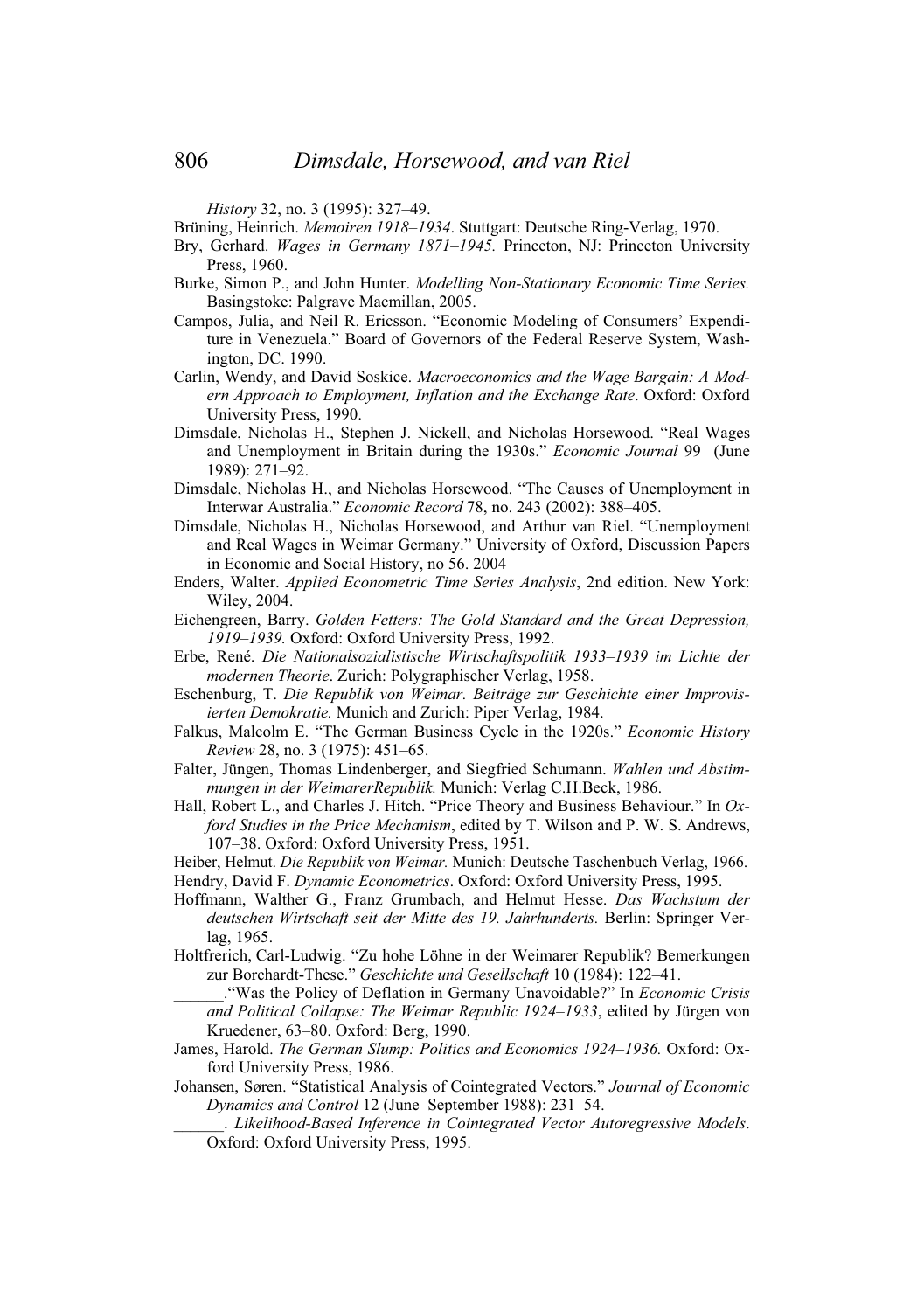- Layard, Richard, and Stephen Nickell. "Unemployment in Britain." In *The Rise in Unemployment*, edited by Charles Bean, Richard Layard, and Stephen Nickell, 121–69. Oxford: Oxford University Press, 1986.
- Layard, Richard, Stephen Nickell, and Richard Jackman. *Unemployment: Macroeconomic Performance and the Labor Market.* Oxford: Oxford University Press: 1986.
- Mason, Timothy W. "Labor in the Third Reich, 1933–1939." *Past & Present* 32, no. 1 (1966): 112–41.
- Overy, Richard J. *The Nazi Economic Recovery 1932–38*. 2nd edition. Cambridge: Cambridge University Press, 1996.
- Pagan, Adrian. "The Getting of Macroeconomic Wisdom." In *Advances in Macroeconomic Theory*, edited by J. Drèze, 219–35. International Economic Association, Basingstoke: Palgrave Macmillan, 2001.
- Petzina, Dietmar. "The Extent and Cause of Unemployment in the Weimar Republic." In *Unemployment in the Great Depression in Weimar Germany*, edited by Peter D. Stachura, 29–48. London: Macmillan, 1986.
- Riel, Arthur van, and Arthur Shram. "Weimar Economic Decline, Nazi Economic Recovery and the Stabilization of Political Dictatorship." This JOURNAL 53, no. 1 (1993): 71–105.
- Ritschl, Albrecht. "Reparations Transfers, the Borchardt Hypothesis and the Great Depression in Germany, 1929–32: A Guided Tour for Hard-headed Keynesians." *European Review of Economic History* 2, no. 1 (1998): 49–72.
- \_\_\_\_\_\_. "Zu hohe Löhne in der Weimarer Republik? Eine Auseinandersetzung mit Holfrerichs Berechnungen zur Lohnposition der Arbeiterschaft 1925–1932." *Geschichte und Gesellschaft* 16, ( 1990): 375–402.
- \_\_\_\_\_\_. "International Capital Movements and the Onset of the Great Depression: Some International Evidence." In *The Interwar Depression in an International Context*, edited by Harold James, 1–15. Munich: Oldenbourg, 2002.
- \_\_\_\_\_\_. *Deutschlands Krise und Konjunktur, 1924–1934: Binnenkonjunktur*, *Auslands-verschuldung und Reparationsproblem zwischen Dawes-Plan und Transfersperre.* Berlin: Akademie Verlag, 2002
- Sanmann, Horst. "Daten und Alternativen der Deutschen Wirtschafts- und Finanzpolitik in der Ära Brüning." *Hamburger Jahrbuch für Wirtschafts- und Gesellschaftspolitik* 10 (1965): 109–40.
- Schacht, Hjalmar. *The End of Reparations: The Economic Consequences of the World War*. London: Jonathan Cape, 1931.
- Schmidt, Carl T. *German Business Cycles 1924–1933*. New York: NBER, 1934.
- Siegel, Tilla. "Wage Policy in Nazi Germany." *Politics and Society* 14, no. 1 (1985): 1–51.
- Sommariva, Andrea, and Giuseppe Tullio. *German Macroeconomic History, 1880– 1979*. London: Macmillan, 1987.
- Stögbauer, Christian. "The Radicalization of the German Electorate Swinging to the Right and to the Left in the Twilight of the Weimar Republic." *European Review of Economic History* 5, no. 2 (2001): 251–80.
- Temin, Peter. "The Beginning of the Depression in Germany." *Economic History Review* 24, no. 2 (1971): 240–8.
	- \_\_\_\_\_\_. *Lessons from the Great Depression*. Cambridge, MA: MIT Press: 1989.
- \_\_\_\_\_\_. "Socialism and Wages in the Recovery from the Great Depression in the United States and Germany." This JOURNAL 50, no. 2 (1990): 297–307.
- Tooze, J. Adam. "Weimar's Statistical Economics: Ernst Wagemann, The Reich's Statistical Office and The Institute for Business-Cycle Research." *Economic History Review* 24, no. 3 (1999): 523–43.
- Voth, Hans-Joachim. "With a Bang and not a Whimper: Pricking Germany's "Stock